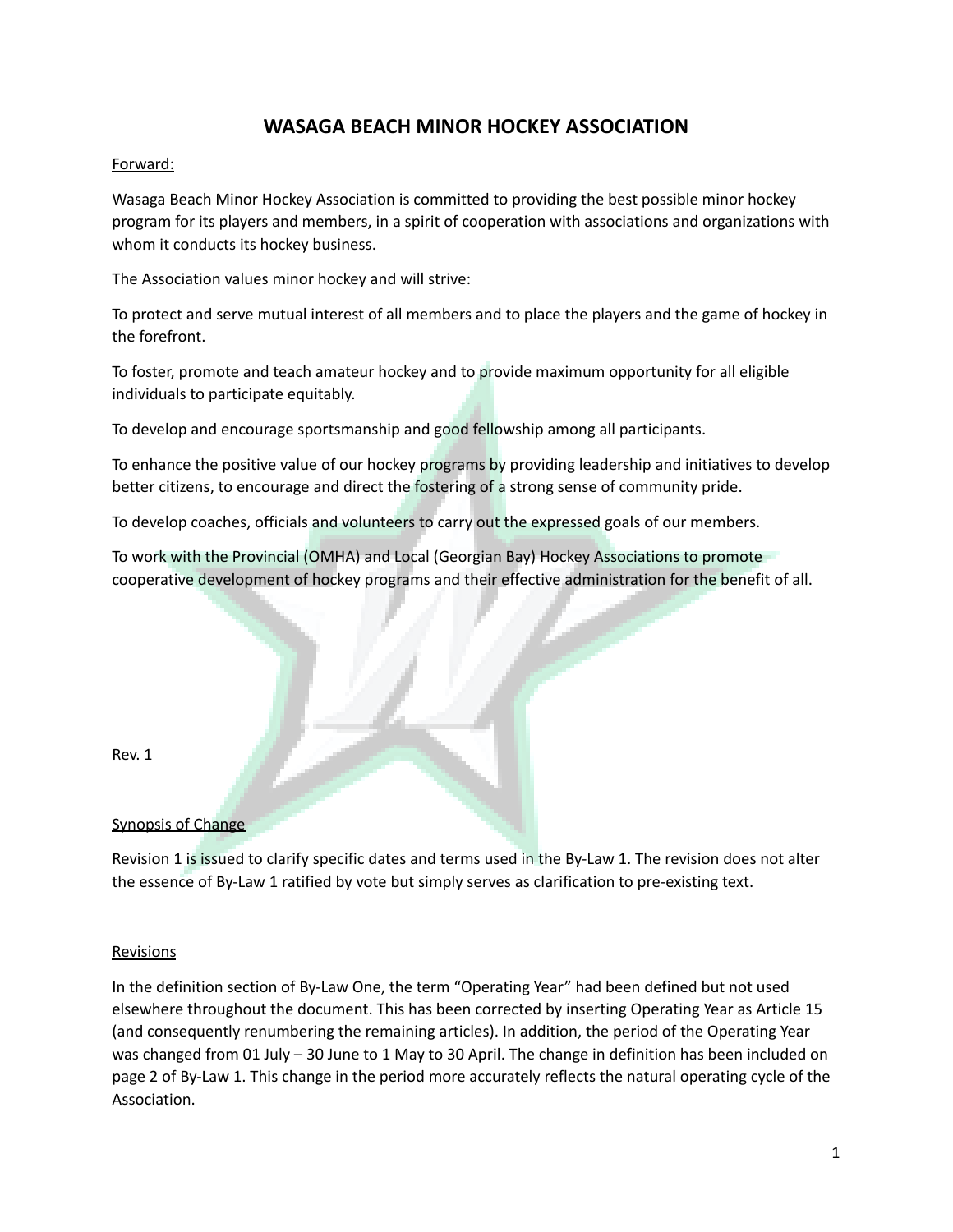With respect to Article 8 "Executive Committee", specifically 8.2, the text refers to term of office for members of the Executive Committee. The term of office is election to election however, WBMHA does not have a specific date each year for it's AGM and subsequent elections. Consequently, if strictly applied, turnover of the Executive could occur at anytime during the month and change from year to year. In order to provide consistency and eliminate possible confusion, "term" has been further defined to mean the period of 01 April to 1 May annually. To reflect the definition, paragraph 8.2 (e) has been added to By-Law 1.

#### Rev. 2 Synopsis of Change

Revision 2 is issued to reflect a change in position name at the request of the OMHA for the OMHA Convenor and Local League Convenor. These positions are renamed OMHA Centre Contact and Local League Centre Contact (used interchangeably with Local League Contact herein). None of the duties or responsibilities have changed, only the name. The name change is driven by the OMHA who have requested member centres refrain from using the word Convenor as that position name is used to identify specific positions with the OMHA itself and thus has the potential to create confusion when member centres use it also.

#### Rev. 3

March 26, 2009 Synopsis of Change

Revision 3 has been issued to reflect the acceptance of the majority vote of the Membership at the March 26, 2009 Annual General Meeting. These changes include job descriptions & titles of Executive Committee Members including the renumbering to reflect the deletion & merging of the Privacy Officer with the Risk Management Officer (Article 8.1 c & 11.1 b-t) as there was duplication of duties shared by these and other positions. Executive Committee Members have been renumbered to better reflect the sequence of those who are to be voted & those who are appointed to their positions.

The order of succession has also been reflected in the renumbering of the positions.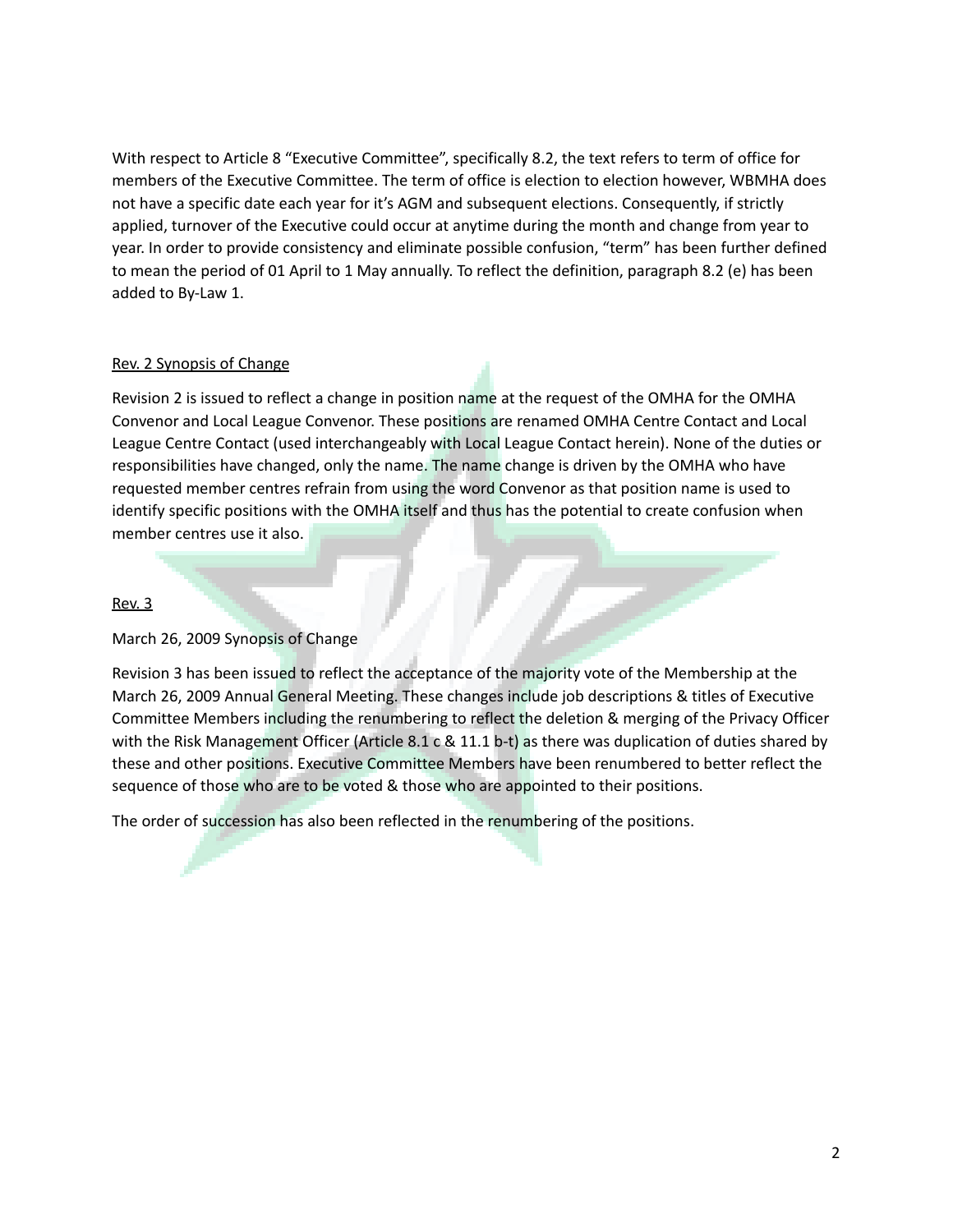# By-Law Number One

# **CONTENTS**

*ARTICLE DESCRIPTION NO.*

- 1. DEFINITIONS
- 2. REGISTERED OFFICE, BOUNDARIES AND SEAL
- 3. MISSION OF THE [ASSOCIATION](https://docs.google.com/document/d/14_TcrDBeC-QVWnj8V2603HtOVTQK7Vtc/edit#heading=h.gjdgxs)
- 4. AFFILIATIONS
- 5. CLASSES OF MEMBERSHIP
- 6. TERMS OF MEMBERSHIP AND ELIGIBILITY
- 7. MEETINGS OF THE MEMBERSHIP
- 8. EXECUTIVE [COMMITTEE](https://docs.google.com/document/d/14_TcrDBeC-QVWnj8V2603HtOVTQK7Vtc/edit#heading=h.30j0zll)
- 9. PROCEDURE FOR ELECTION AND APPOINTMENT OF EXECUTIVE
- 10. EXECUTIVE [RESPONSIBILITIES](https://docs.google.com/document/d/14_TcrDBeC-QVWnj8V2603HtOVTQK7Vtc/edit#heading=h.3dy6vkm)
- 11. OFFICERS & DIRECTORS [RESPONSIBILITIES](https://docs.google.com/document/d/14_TcrDBeC-QVWnj8V2603HtOVTQK7Vtc/edit#heading=h.1t3h5sf)
- 12. [COMMITTEES](https://docs.google.com/document/d/14_TcrDBeC-QVWnj8V2603HtOVTQK7Vtc/edit#heading=h.4d34og8) OF THE EXECUTIVE
- 13. EXECUTION OF DOCUMENTS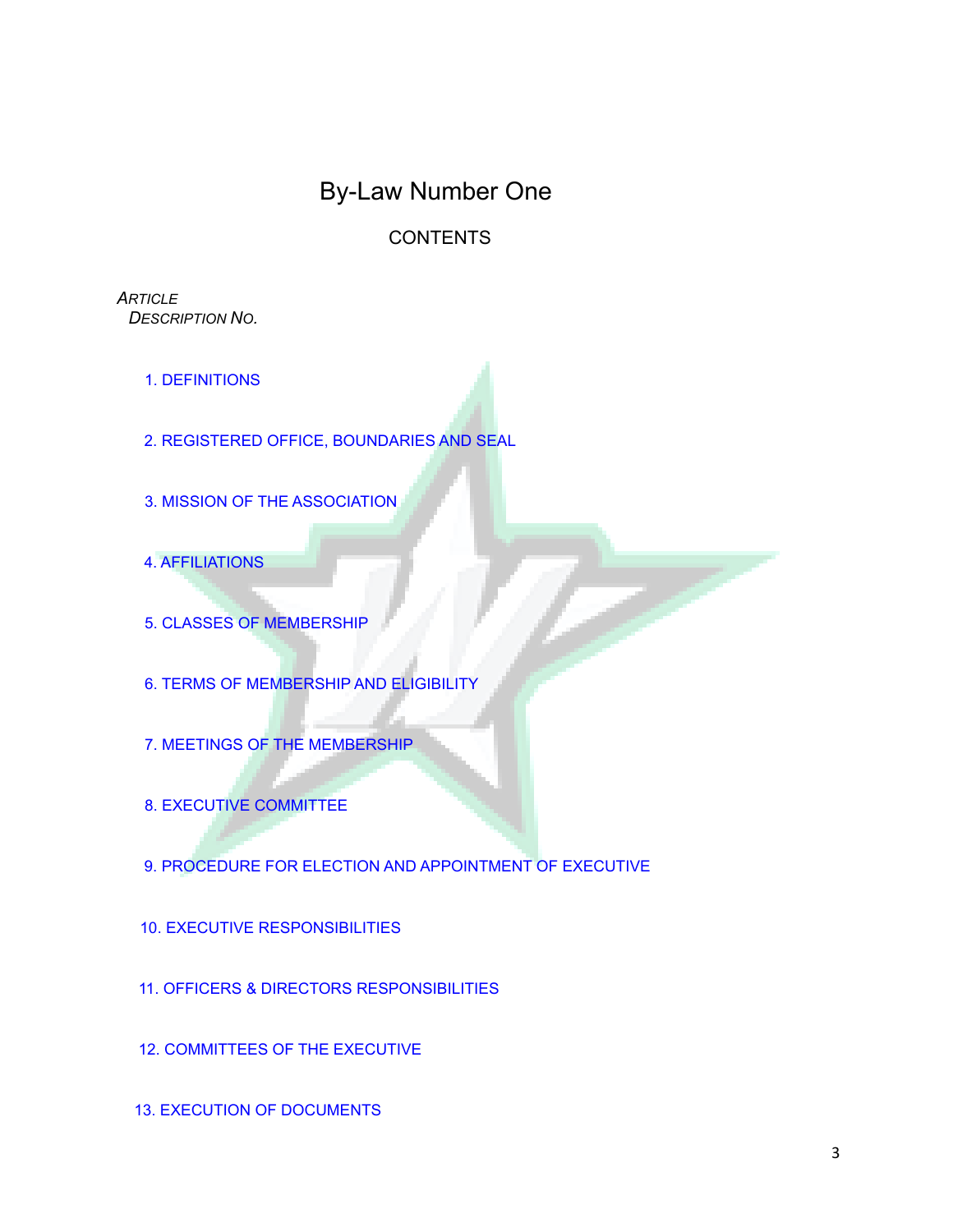14. FINANCIAL YEAR

15.OPERATING YEAR

16. BANKING [ARRANGEMENTS](https://docs.google.com/document/d/14_TcrDBeC-QVWnj8V2603HtOVTQK7Vtc/edit#heading=h.2s8eyo1)

17. BORROWING BY THE ASSOCIATION

18. NOTICE

19. PASSING AND AMENDING BY-LAWS

20. REPEAL OF PRIOR BY-LAWS

21. [EFFECTIVE](https://docs.google.com/document/d/14_TcrDBeC-QVWnj8V2603HtOVTQK7Vtc/edit#heading=h.17dp8vu) DATE

A by-law relating generally to the conduct of the affairs of the Wasaga Beach Minor Hockey Association.

BE IT ENACTED as a by-law of Wasaga Beach Minor Hockey Association as follows: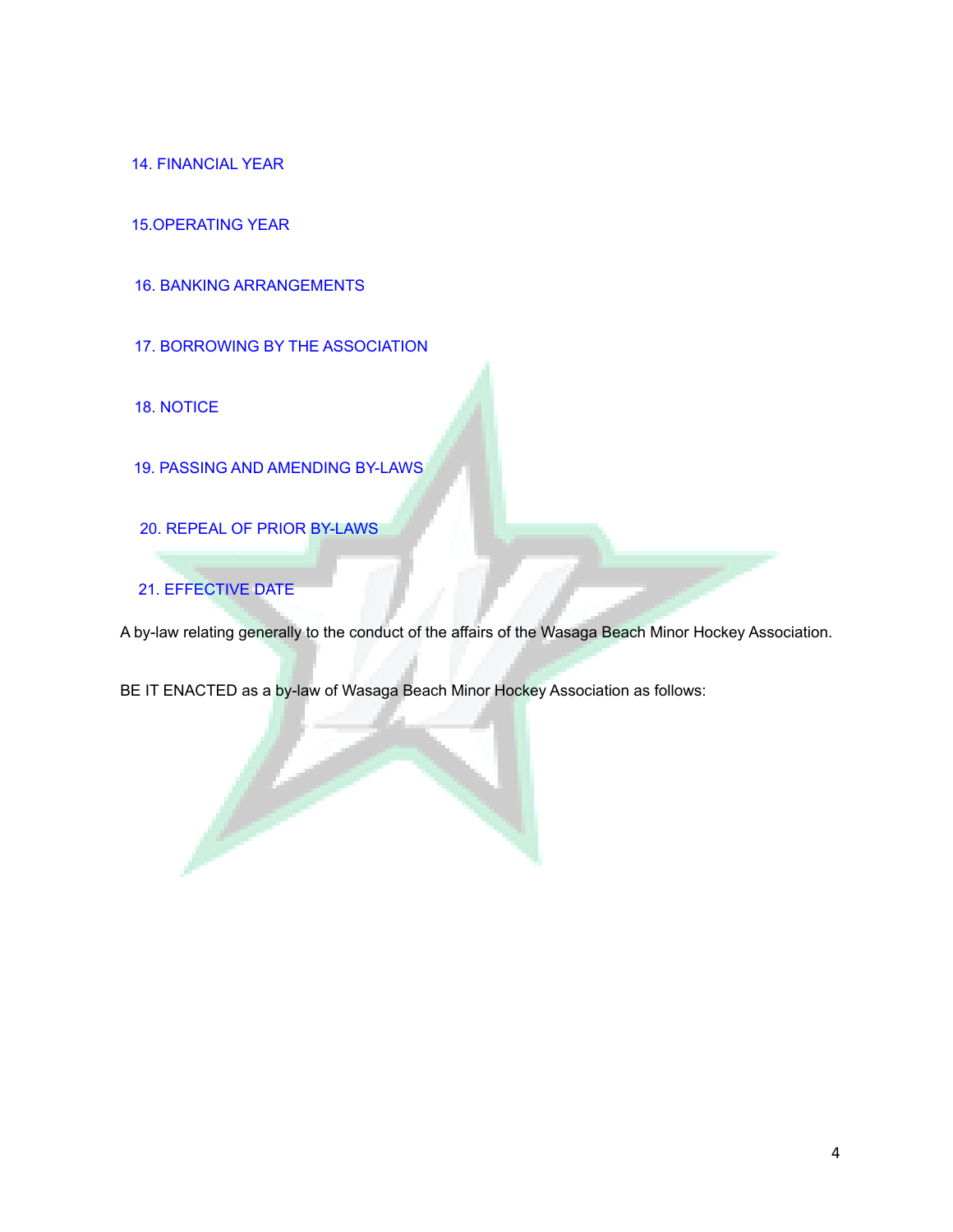#### **ARTICLE 1 - DEFINITIONS**

- 1. In this By-law and all other By-laws and Resolutions of the Association, unless the context otherwise requires:
- 1) "Corporations Act" means the Corporations Act R.S.O. 1990, Chapter 38, and any statute amending or enacted in substitution therefore, from time to time;
- 2) "Letters Patent" mean the Letters Patent incorporating the Association, as from time to time amended by Supplementary Letters Patent;
- 3) "HC" means Hockey Canada (or such other name as HC may in the future legally adopt);
- 4) "OHF" means the Ontario Hockey Federation (or such other name as the OHF may in the future legally adopt);
- 5) "OMHA" means Ontario Minor Hockey Association (or such other name as the OMHA may in the future legally adopt);
- 6) "WBMHA" means Wasaga Beach Minor Hockey Association;
- 7) "Association" means Wasaga Beach Minor Hockey Association (or such other name as the Association may in the future legally adopt);
- 8) "Executive" means elected Officers and Appointed Directors of the Association;
- 9) "Officers" mean the individuals who have been elected by WBMHA members to hold the offices enumerated in Article 8.1 [\(c\);](https://docs.google.com/document/d/14_TcrDBeC-QVWnj8V2603HtOVTQK7Vtc/edit#heading=h.1fob9te)
- 10) "Director" means an individual who has been appointed to the Executive of the Association to fulfil a specific position described  $8.1$  [\(d\)](https://docs.google.com/document/d/14_TcrDBeC-QVWnj8V2603HtOVTQK7Vtc/edit#heading=h.3znysh7) herein;
- 11) "Chair, Chairperson" means the Association President or their designated representative;
- 12) "Committee" means two or more persons assembled under the provisions of Article 12 to consider, investigate, take action on, or report on the subject matter for which they were assembled;
- 13) "AGM" means Annual General Meeting;
- 14) "Policies" means written statements governing issues affecting the affairs of the Association, which have been considered and approved by the Executive Committee of the Association;
- 15) Operating Year, means April 30th May 1 of each calendar year (ref. 15.0);
- 16) "Insignia" means the distinguishing symbol, or figure adopted and used by WBMHA as an identifying mark;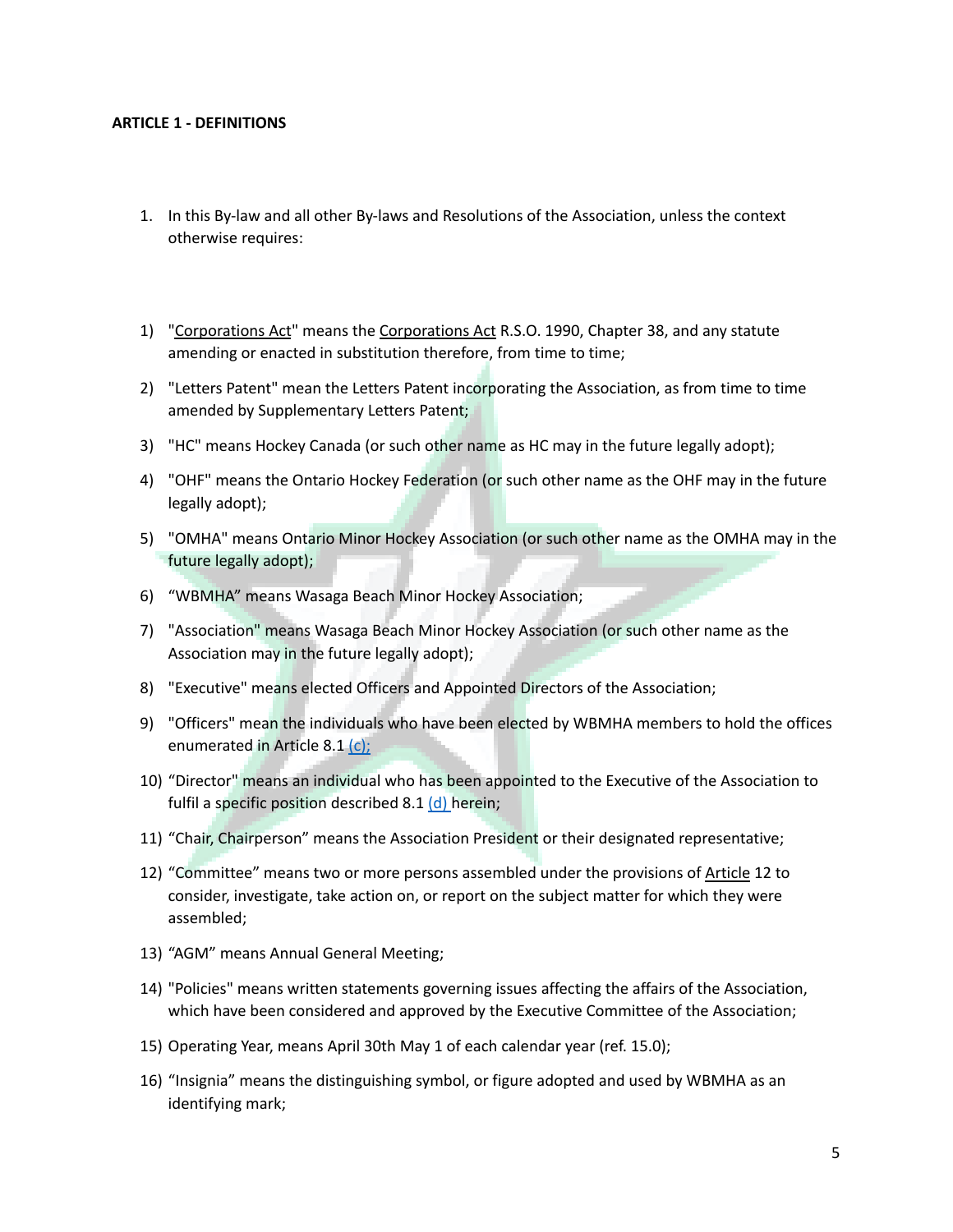- 17) "Prime Time Practice" means practice ice allocated to teams where the start time is between the hours of 9:00 AM and 8:00 PM;
- 18) "Empty Ice"means ice that has been allocated for use by a specific team which has not been used as allocated and sits unused (empty) for the entire period of the allocation;
- 19) "Members" means all classes of membership in the Association as provided for in Article
- 20) "Meeting of the Members" means meetings where all categories of membership are to attend;
- 21) "Member in Good Standing" means a member who:
	- a. does not owe monies to the WBMHA;
	- b. is not under suspension by the WBMHA and/or OMHA;
	- c. does not hold any outstanding property of the WBMHA and OMHA which shall include documents, equipment and Personal Information as defined in the Privacy Act.
- 22) "ROO" means Rules of Operation;
- 23) "Team Official" means a person occupying any of the following positions on any
- 24) WBMHA Team: Coach; Trainer; Manager; Assistant Coach and Assistant Trainer.

Note: References to the word "he" shall indicate "he/she"

1.1.All terms defined in the Corporations Act have the same meaning in this By-law and all other By-laws and Resolutions of the Association.

1.2 Participation by Electronic Means at Members' Meetings

(Hybrid Meetings)

If the Board determines to make available a telephonic, electronic or other communication facility that permits all persons participating to communicate adequately with each other during a Meeting of Members, any person entitled to attend such meeting may participate in the meeting by means of such telephonic, electronic or other communication facility in the manner provided by the Act. A Member who, by such means, votes at the meeting or establishes a communications link to the meeting is deemed to be present at the meeting, including for the purposes of determining a quorum under Members' Meeting Held Entirely by Electronic Means (Virtual Meetings) Notwithstanding anything to the contrary in these By-Laws, if the Board or Members call a Meeting of Members pursuant to the Act and these By-Laws, the Board or Members, as the case may be, may determine that the meeting shall be held entirely by means of a telephonic, electronic or other communication facility that permits all persons participating to communicate adequately with each other during the meeting. A Member who, by such means, votes at the meeting or establishes a communications link to the meeting is deemed to be present at the meeting, including for the purposes of determining a quorum.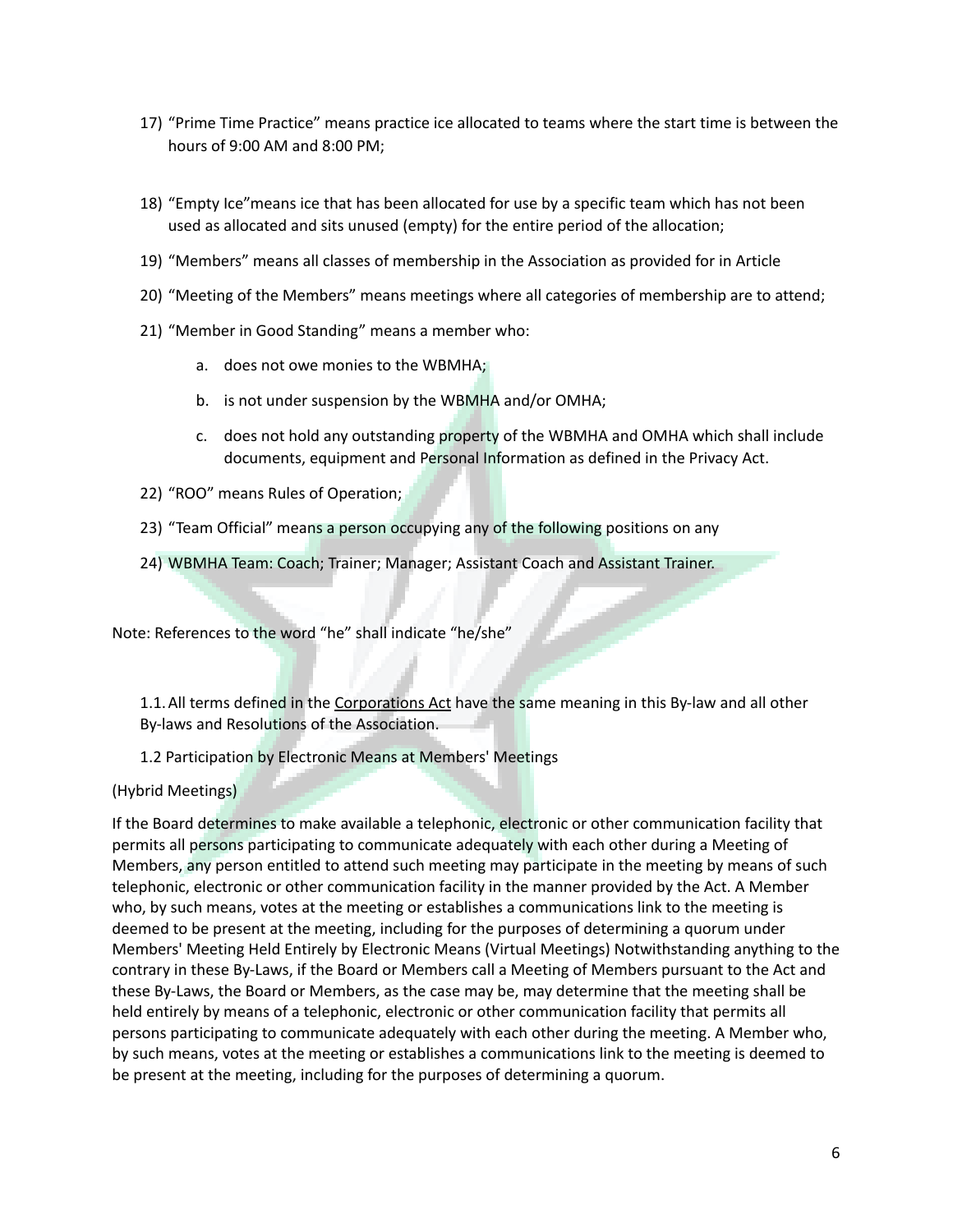#### **ARTICLE 2 - REGISTERED OFFICE, BOUNDARIES AND SEAL**

- 2.0 The Corporate Seal of the Association shall be in the form as the Executive may by resolution from time to time adopt, and shall be entrusted to the Legal Council of the Association for its use and safekeeping.
	- i.) The registered head office of the Association shall be in the in the Town of Wasaga Beach, in the Province of Ontario and thereafter as the Association may from time to time determine by special resolution of the members pursuant to the Corporations Act. The Association may establish such other offices within Canada, as the Executive may deem expedient by resolution.
- ii.) The boundaries of the Association shall encompass the Town of Wasaga Beach subject to stipulations and exclusions as set out by and on record with the OMHA.

#### **ARTICLE 3 - MISSION OF THE ASSOCIATION**

- 3.0 The purpose of the Association is to organize, develop and promote minor ice hockey for the youth within the Association's boundaries including:
- i.) the opportunity for all eligible individuals to participate in recreational Local League ice hockey, and to provide community-based programs, which will allow a player to participate in an environment for fun, physical exercise and fair play;
- ii.) the development of and participation in representative ice hockey and provide the opportunity to participate at the highest competitive level;
- iii.) to instil in all players, Team Officials and members associated with the WBMHA good sportsmanship, correct and proper behavior on and off the ice, respect for authority and team play;
- iv.) the Association shall be operated without the purpose of pecuniary gain to any of the Members and any surplus or accretions of the Association shall be used solely for the purposes of the Association and for the promotion of its objects.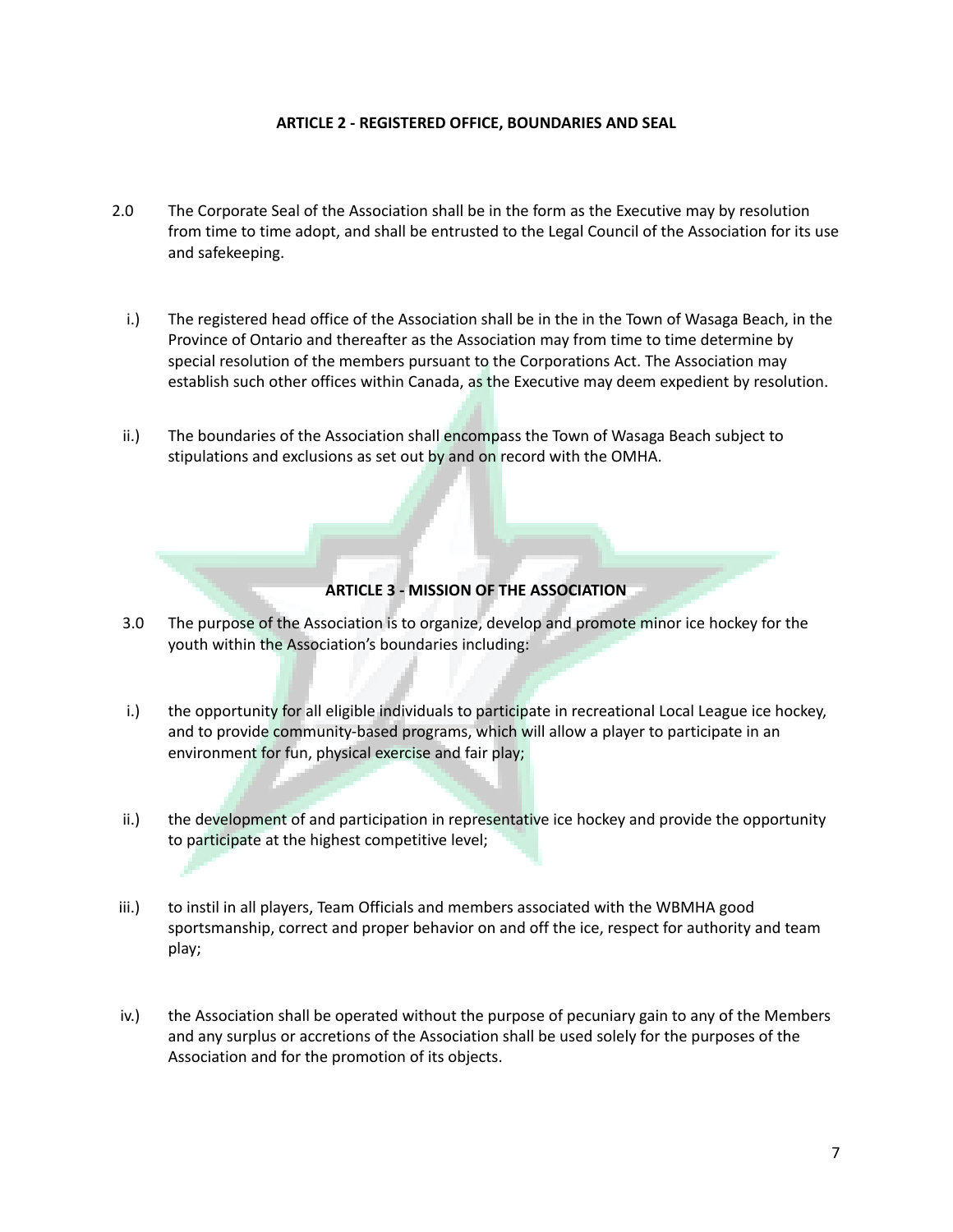v.) Should Wasaga Beach Minor Hockey no longer be able to provide minor hockey to the youth within its boundaries, in case of amalgamation the assets will go the newly formed Association. In case of dissolution, the assets and equipment will be donated to a Minor Hockey Association, a Charity, or Foundation in Ontario that benefits children needing financial assistance to play minor hockey.

# **ARTICLE 4 - AFFILIATIONS**

- 4.0 The Association shall have the following affiliations:
	- i.) The Association shall be a member of the OMHA;
- ii.) The Association shall be a member of the Georgian Bay Minor Hockey League;
- iii.) The Association shall be a member of the Georgian Bay Triangle Local League.

# **ARTICLE 5 - CLASSES OF MEMBERSHIP**

5.0 There shall be four (4) classes of Membership in the Association:

- i.) Active Membership;
- ii.) Parent/Guardian Membership;
- iii.) Honorary Membership;
- iv.) Volunteer Membership.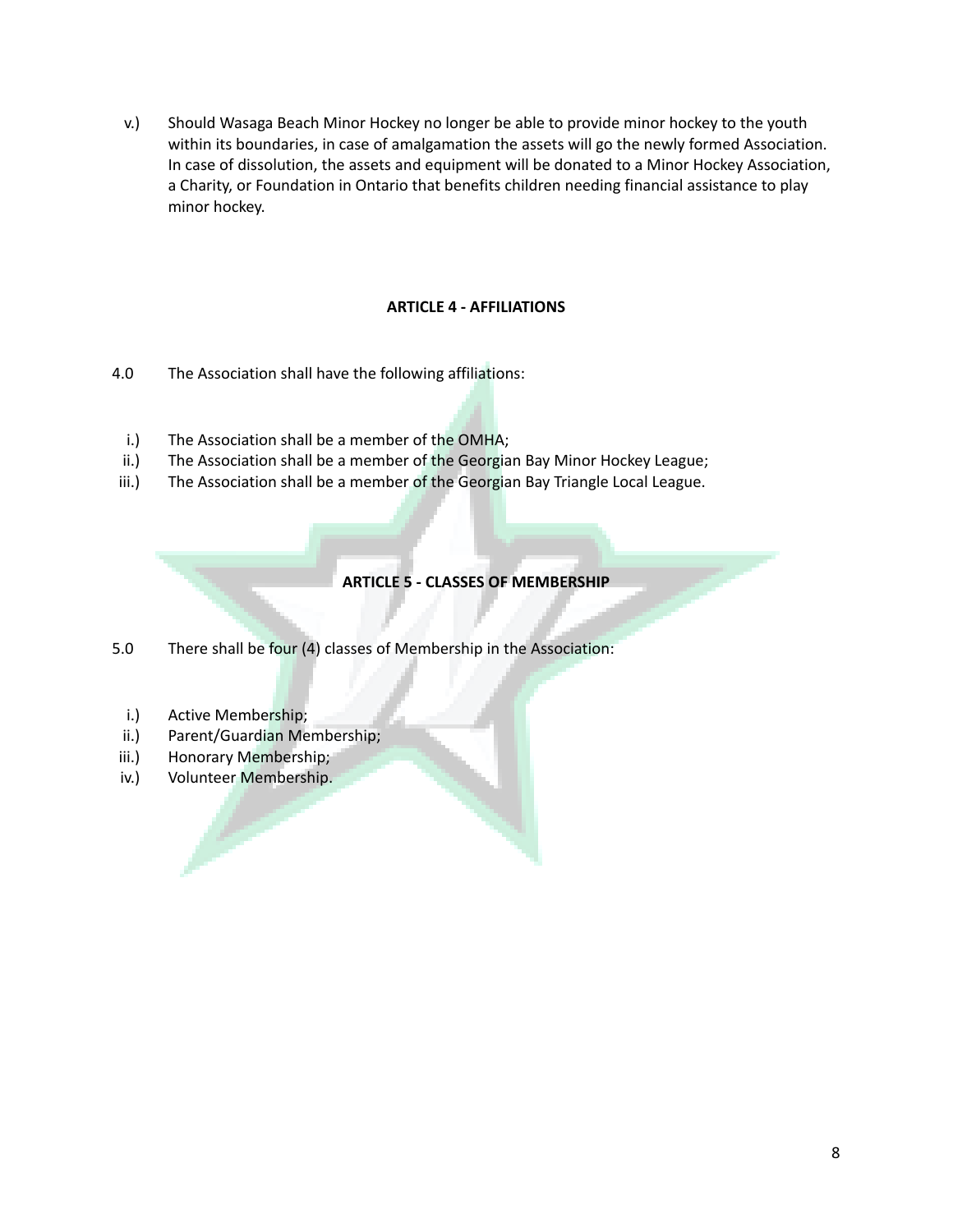#### **ARTICLE 6 - TERMS OF MEMBERSHIP AND ELIGIBILITY**

#### 6.0 Terms and Eligibility

Active Membership:

i.) Active Members shall include all elected or appointed Directors or Officers, and all Coaches, Managers and Trainers appointed for the current season, and all registered players who are at least 18 years of age. Members in this classification will be allowed one vote per person and may attend membership meetings and, by invitation, meetings of the Executive and Committees of the Association.

#### Parent/Guardian Membership:

ii.) Parent/Guardian members shall include all parents and or legal guardians of registered players in good standing where the registered player is under the age of eighteen (18) years. Each custodial couple or single parent shall have one vote per player registered and may attend members meetings and by invitation, meetings of the Executive and of the Committees of WBMHA.

#### Honorary Membership:

iii.) Honorary Membership may be granted to an individual who has rendered extraordinary and distinguished service to the Association. Individuals may be nominated to be Honorary Members by any Member of the Association and the granting of Honorary Membership must be confirmed by a majority vote of the Executive. Honorary Members will have no vote but may attend members meetings and, by invitation, meetings of the Executive and Committees of WBMHA. Criteria to be reviewed by the WBMHA executive Committee and if criteria is met will be at the discretion of the WBMHA executive committee.

#### Volunteer Membership:

iv.) A Volunteer Membership, (with no child participants), shall include all individuals who have personally volunteered their services to WBMHA whereby the services rendered by the individual totals twenty (20) hours or more in a single operating year and has occurred within the past two operating years. Volunteer members shall be allowed one vote per person and may attend membership meetings and, by invitation, meetings of the Executive and Committees of the Association. Hours to be approved by the WBMHA Executive committee prior to the AGM.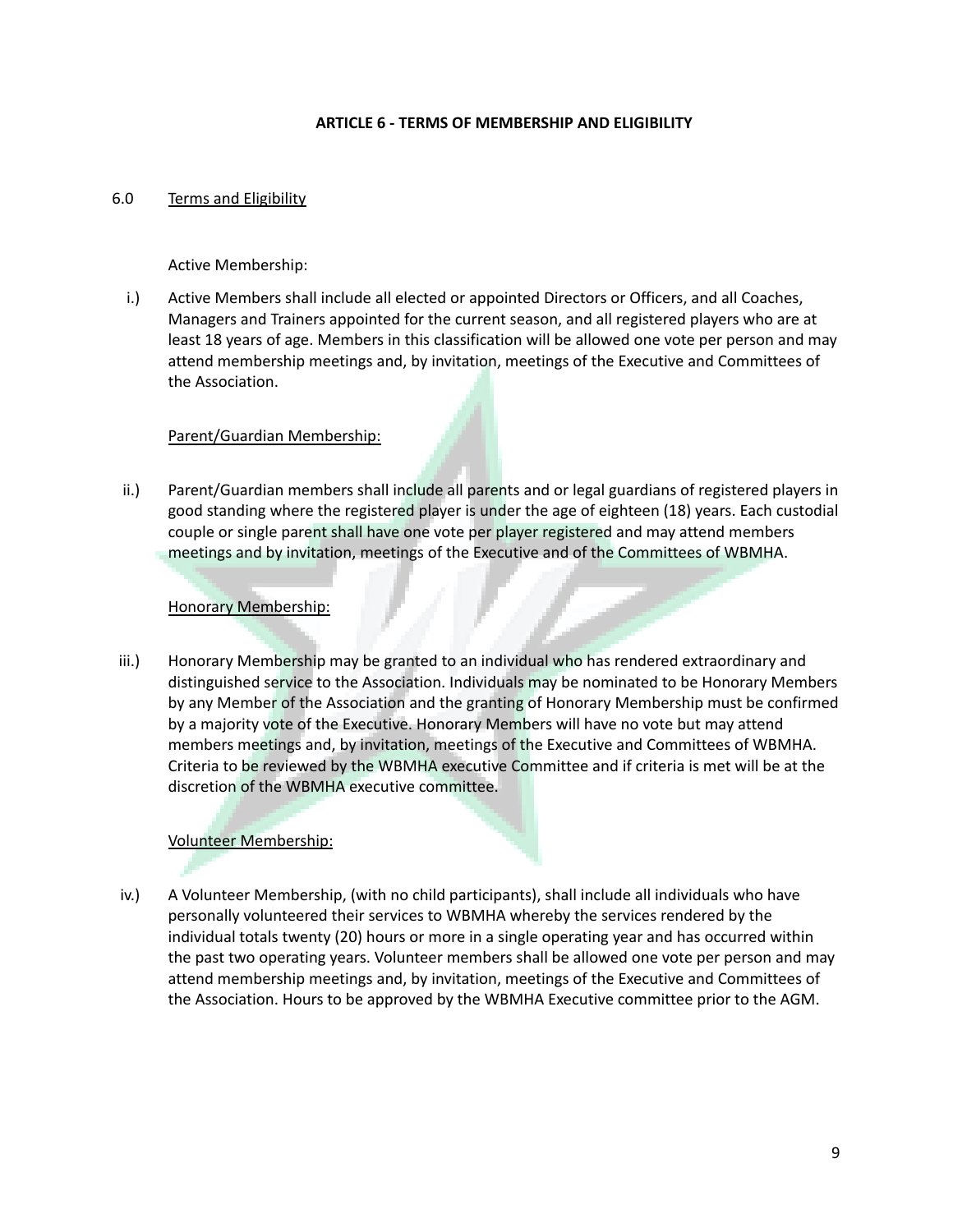#### One Person – One Class of Membership:

v.) Although it is possible for a member to be qualified for more than one (1) class of membership in the Association, no person may hold more than one (1) class of membership. It is therefore mandatory that each member shall declare himself/herself prior to the start of any meeting of the membership and advise the chairperson of the membership class he/she wishes to represent. Once the meeting is called to order, the member must remain in that class of membership and may not change to another category or class of membership.

#### 6.1 Membership List:

i.) Subject to 6.7 herein, the Association Registrar shall prepare and maintain a list of current Active Members, Parent/Guardian Members, Honorary Members and Volunteer Members. This list shall be kept with the other records held by the Secretary and updated as necessary and made available to all Executive. Such list of Members shall be used to determine eligibility to attend and vote at any Meeting of the Membership.

# 6.2 Membership Year

i.) Unless otherwise determined by the Executive, every Membership, other than Honorary Memberships, shall commence on or after September 1st in each year, and shall lapse and terminate on the 31st day of August next following the date on which such Membership commenced.

#### 6.3 Termination

- i.) Membership in the Association shall not be transferable and shall terminate upon a Member's resignation, death, or where the membership has lapsed as described in 6.2.
- ii.) Members may resign from the Association by submitting a resignation in writing addressed to the Secretary who in turn shall notify the Executive.
- iii.) Members in good standing shall be those admitted to Membership and who have paid all required membership fees to the Association. Members whose membership fees are in arrears for a period of three (3) months shall be suspended from Membership and not permitted to vote, make nominations or hold office in the Association. The Secretary shall inform those concerned of this suspension in writing.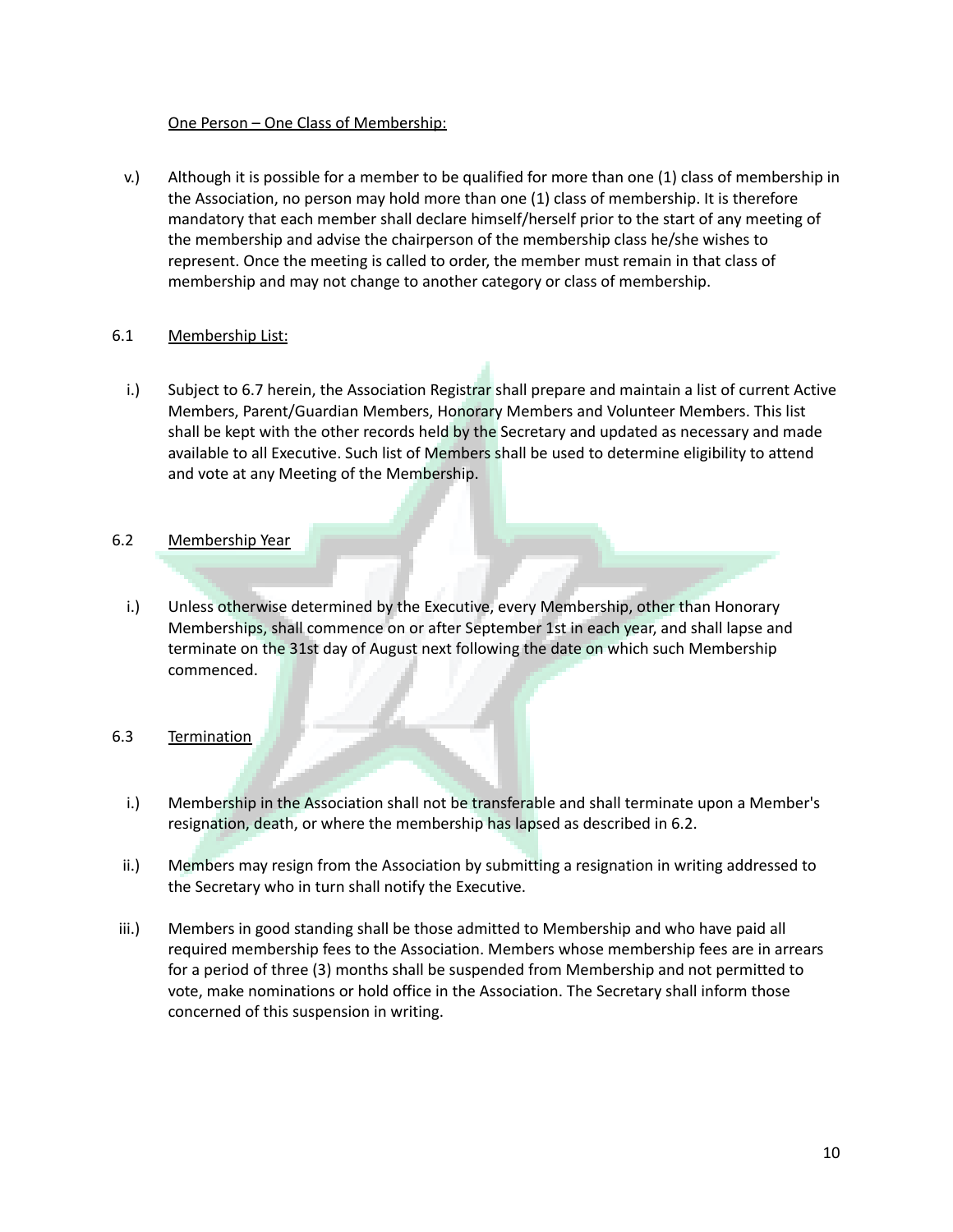iv.) Members whose conduct is considered by the Executive to be contrary to the OMHA Code of Conduct and/or the purposes of the Association shall be asked by the Executive to explain or justify their actions. If these Members are unwilling or unable to do so, they shall be asked by the Executive to resign from the Association. If they do not resign, the Executive shall give proper notice of motion, to be considered at the next Executive meeting, requesting the expulsion of these Members. A copy of this motion shall be communicated to the Members concerned within a reasonable period of time for that person to make a written response. If a response is made, it shall be circulated with the notice of motion. Approval of such a motion shall require a total of 50% (1/2) in a ballot conducted at the meeting. The Members concerned shall be invited to attend the meeting and to explain their positions before the vote is taken. Any violation of the OMHA social media policy is met with zero tolerance, and the membership will be immediately revoked.

#### 6.4 Right to Vote

- i.) All Active Members Parent/Guardian Members and Volunteer Members shall be entitled to notice of and to vote at all Meetings of Members of the Association providing the member is a "Member in Good Standing" with the Association.
- 6.5 Record Date
	- i.) Individuals, who are Members of the Association at least thirty-five (35) days in advance of any General Meeting of Members of the Association, are entitled to notice of and to vote at such General Meeting of Members. Any individual who is not a Member at least 35 days in advance of a General Meeting is not entitled to notice of or to vote at such General Meeting for which the record date has been established.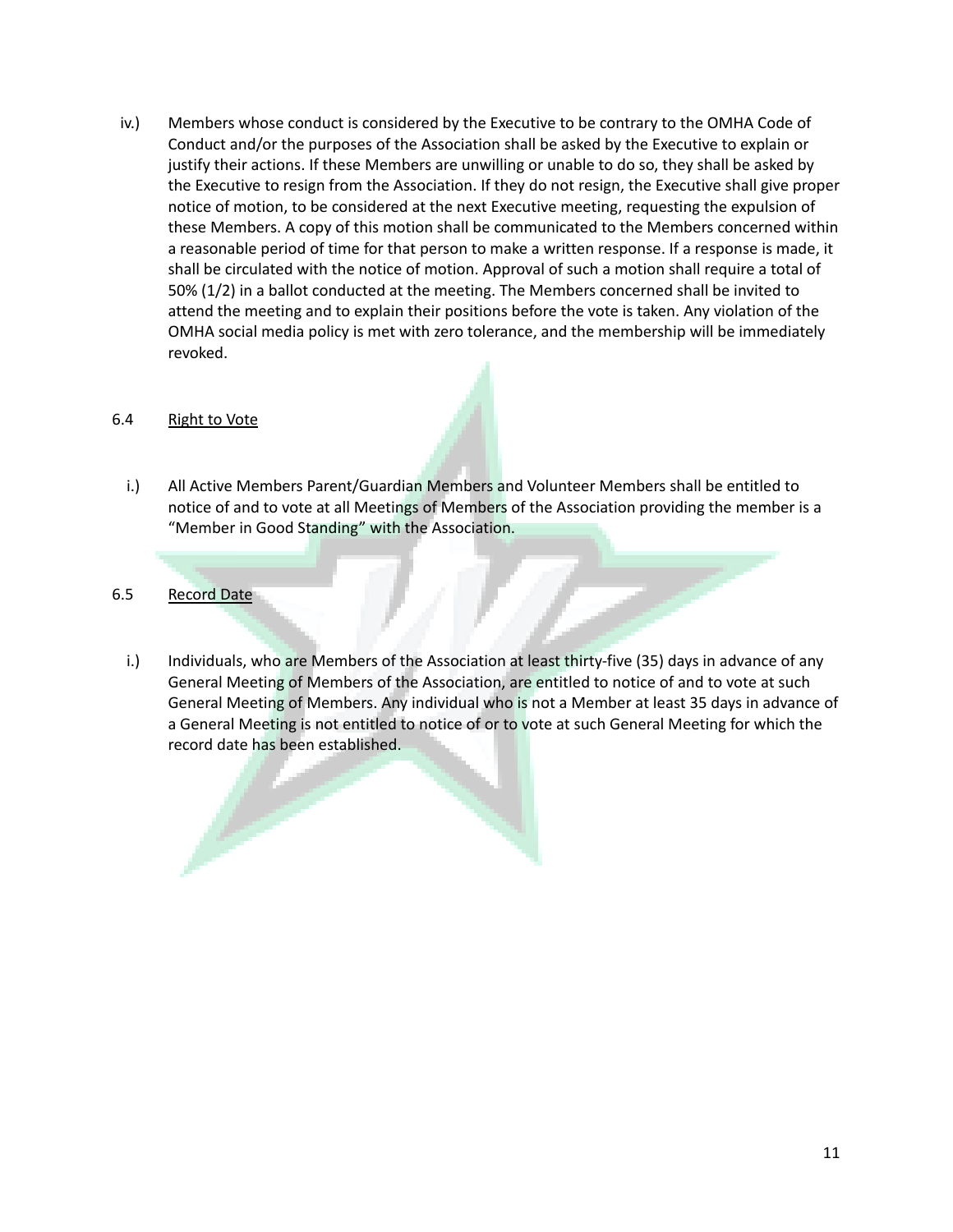#### **ARTICLE 7 - MEETINGS OF THE MEMBERSHIP**

# 7.0 Annual General Meeting of Members

- i.) The Annual General Meeting shall be held prior to the end of April each year, at a time, place and day determined by the Executive, for the transaction of at least the following business, to be set out in the agenda of such Annual General Meeting:
- ii.) approval of the agenda;
- iii.) approval of the minutes of the previous Meeting of the Membership;
- iv.) receiving reports of the activities of the Association during the preceding year;
- v.) receiving information regarding the planned activities of the Association for the current year;
- vi.) receiving and approving the report of the Auditor of the Association from the previous year and a projected financial position for the current year;
- vii.) appointment of the Auditor for the ensuing year;
- viii.) consideration of any proposed amendments to the Letters Patent or By-laws of the Association;
- ix.) transaction of any business which relates to the business of the Meeting referred to above, and notice and particulars of which are received by the Secretary in writing on or before 6:00 p.m. on February 10th, immediately preceding the Annual General Meeting;
- x.) election of the new Executive.
- xi.) registered members shall attend the AGM and receive a credit of 5 Bond hours

#### 7.1 Information Session

- i.) A general information session will be held each year prior to the 30th day of November. This meeting will:
- ii.) Introduce the Current Executive;
- iii.) Provide status reports from the Current Executive;
- iv.) Provide an opportunity for Members to direct questions to the Chair that are pertinent to the business of the Association.
- v.) This meeting will only help to provide information to the Membership; it is not a Voting meeting. Notice of the member Information Session shall comply with 7.3 c) as stated herein.

# 7.2 Additional General Meetings of Members

i.) In addition to the Annual General Meeting in Article 7.1, a General Meeting of the Membership may be called at any time by a Resolution of the Executive. The business to be transacted at a General Meeting shall be limited to that specified in the notice calling the General Meeting.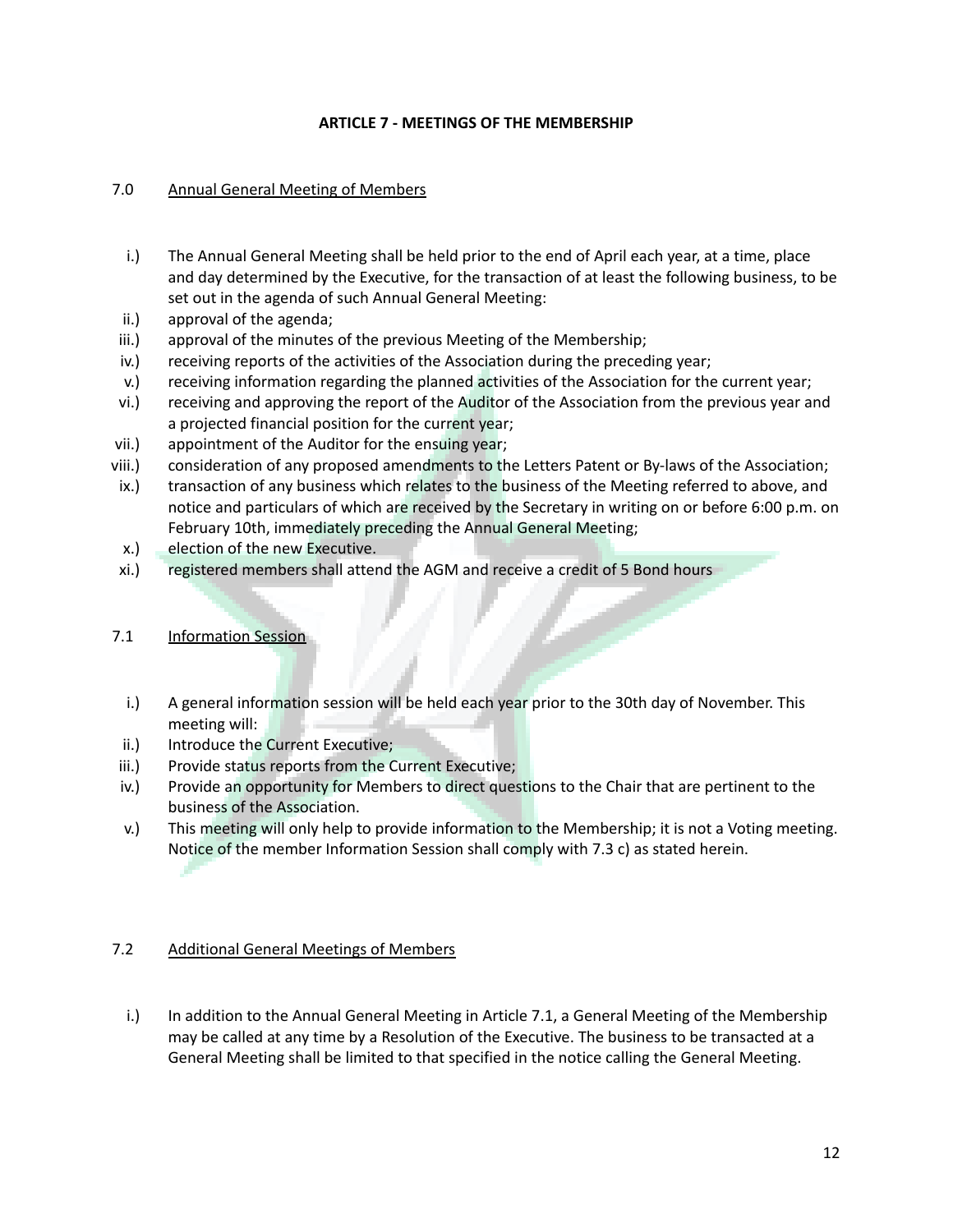#### 7.3 Notice

#### i.) Annual General Meeting

Notice of the Annual General Meeting to be held prior to the middle of April in each year, shall set out the agenda, including particulars of any other business to come before the Meeting. The time and the place of the Meeting, and such notice shall be emailed to all Members at the address provided at registration.

Such notice shall be posted in all Association Arenas at least thirty (30) days prior to the date of the Meeting.

ii.) Additional General Meetings of the Membership

Notice of any Additional General Meetings of the Membership shall be emailed to all Members at the last known address recorded by the Registrar in the records of the Association. Such notice shall be posted in all Association Arenas within at least fifteen (15) days prior to the date of the Meeting.

iii.) Error or Omission in Notice

No inadvertent error or omission in giving notice of any Annual General Meeting or Additional General Meeting of Membership or any adjourned Meeting, whether Annual or General, shall invalidate such a Meeting or make void any proceedings taken at such Meeting and any Member may at any time waive notice of any such Meeting and may ratify, approve and confirm any or all actions or proceedings taken at any such Meeting.

#### 7.4 Quorum

i.) A quorum for an Annual General Meeting or General Meeting shall be majority of the Members present that are eligible to vote and present in person.

#### 7.5 Voting Procedures

i.) A majority of votes cast by Members entitled to vote, unless otherwise required by the Corporations Act or by the By-laws of the Association, shall decide every question proposed for consideration at Meetings of the Membership;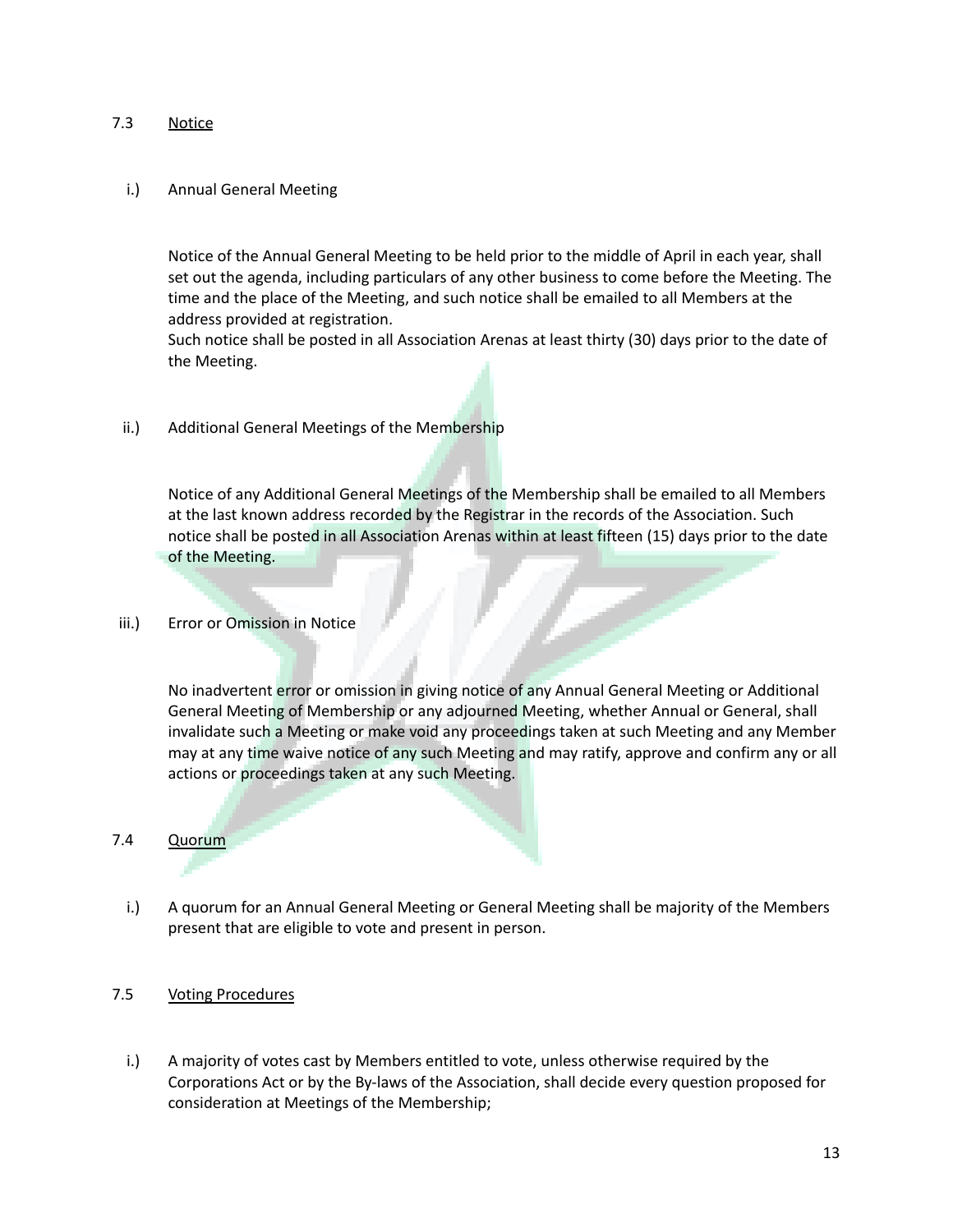- ii.) The Chair presiding at a Meeting of the Membership shall have a vote only in the event of a tie vote;
- iii.) At the Meetings of the Membership, every vote shall be decided by a show of hands, unless a specific count or unless a secret ballot is required by the Chair or requested by any Member entitled to vote. Whenever a vote by show of hands has been taken upon a question, unless a specific count or secret ballot is requested or required, a declaration by the Chair that a resolution has been carried or lost by a particular majority, and an entry to that effect in the minutes of the Meeting, is conclusive evidence of the fact without proof of the number or proportion of votes recorded in favour of or against the motion.

#### 7.6 No Proxies

i.) Proxies will not be permitted. Members must be present in person at Additional General Meetings and Annual General Meetings of the Membership in order to exercise their voting rights in relation to matters coming before an Additional General Meeting or an Annual General Meeting of the Membership. ( Exceptions May be made due to Co-Vid Protocols)

# 7.7 Adjournments

i.) Any Meeting of the Members of the Association may be adjourned at any time and from time to time and such business may be transacted at such adjourned Meeting(s) as might have been transacted at the original Meeting(s) from which such adjournment took place. No notice shall be required of any such adjourned Meeting other than to those Members present in person at the adjourned Meeting. Such adjournment may be made notwithstanding that no quorum is present.

#### 7.8 Chair

i.) In the absence of the President and the Vice-President, the Members entitled to vote and present at any Meeting of the Membership shall choose another Officer as Chair and, if no Officer is present or if all the Officers present decline to act as Chair, the Members present shall choose another Director as Chair. If no Director is present or all Directors present decline to act as Chair, the Members present shall choose any Member present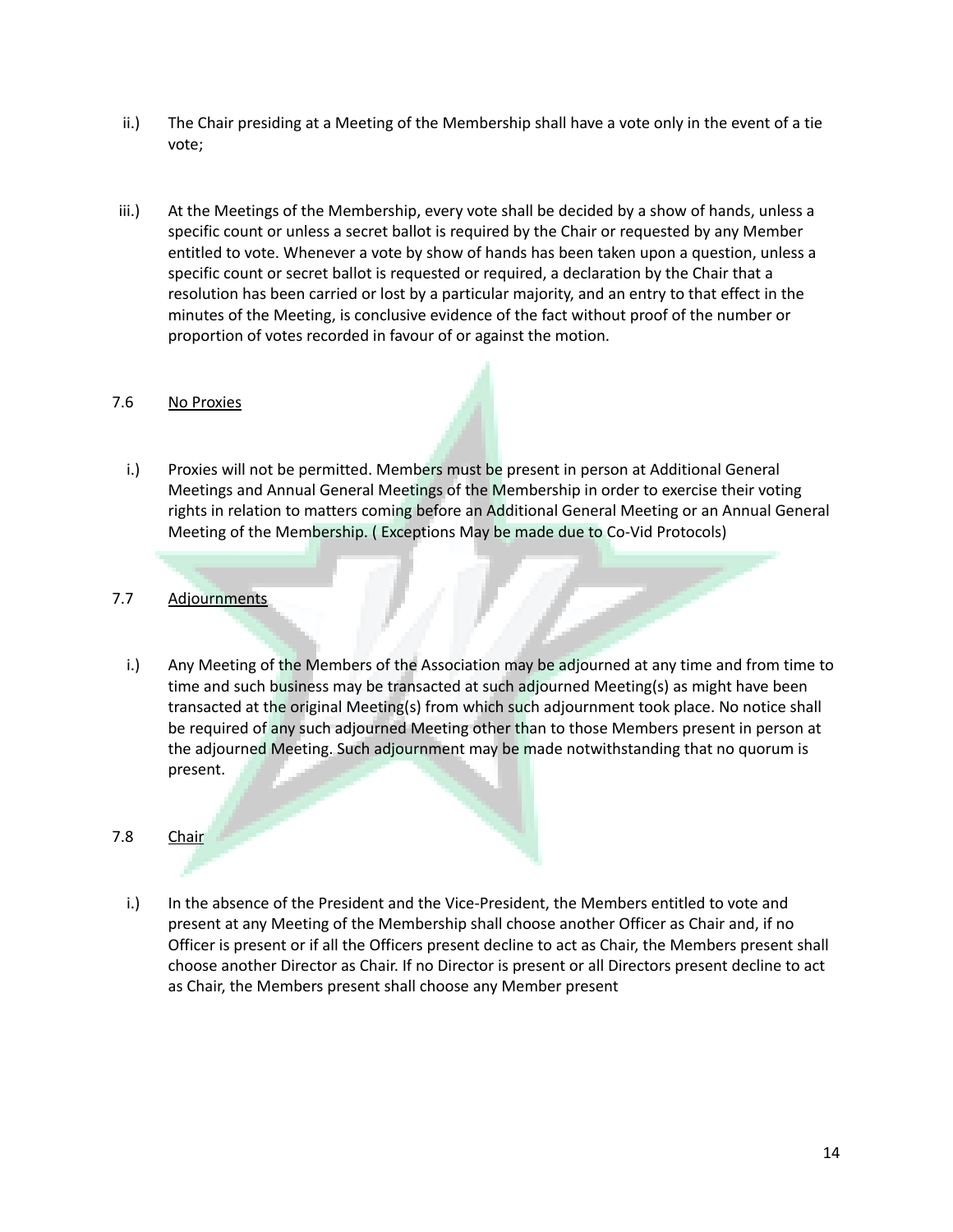# ARTICLE 8 - EXECUTIVE COMMITTEE

## 8.0 Composition

(a) Eligibility

# An Executive Member:

- i.) shall be eighteen (18) or more years of age;
- ii.) shall not be an undischarged bankrupt or of unsound mind; and will sign a disclosure of interest.
- iii.) shall be a Member of the Association at the time of his or her election or appointment;
- iv.) shall remain a Member of the Association throughout his or her term of office;
- v.) To be eligible for the office of President or Vice President, a candidate must have served as a member of the WBMHA Executive Committee at least once within the preceding two (2) years and completed one operating year as defined in Article 1.7.

#### (b) Number of Executive Members

The affairs of the Association shall be managed by the Executive, which consists of 11 elected Officers and eight (8) appointed Directors.

### (c) Elected Officers

The elected Officers will consist of President, Vice President, Secretary, Treasurer, OMHA Centre Contact, Local League Centre Contact, Association Head Coach, Development, Equipment Manager, Registrar, Fundraising/Sponsorship Director and Referee-Scheduler, Kitchen Director all of whom will serve on the Executive Committee.

#### (d) Appointed Officers

The appointed Officers will consist of Directors to fill the positions of: Silver Stick/Tournament Director, Head Trainer, Ice Convenor, Public Relations Director, Risk Management Director, and Discipline Committee Chair, all of whom shall serve on the Executive Committee.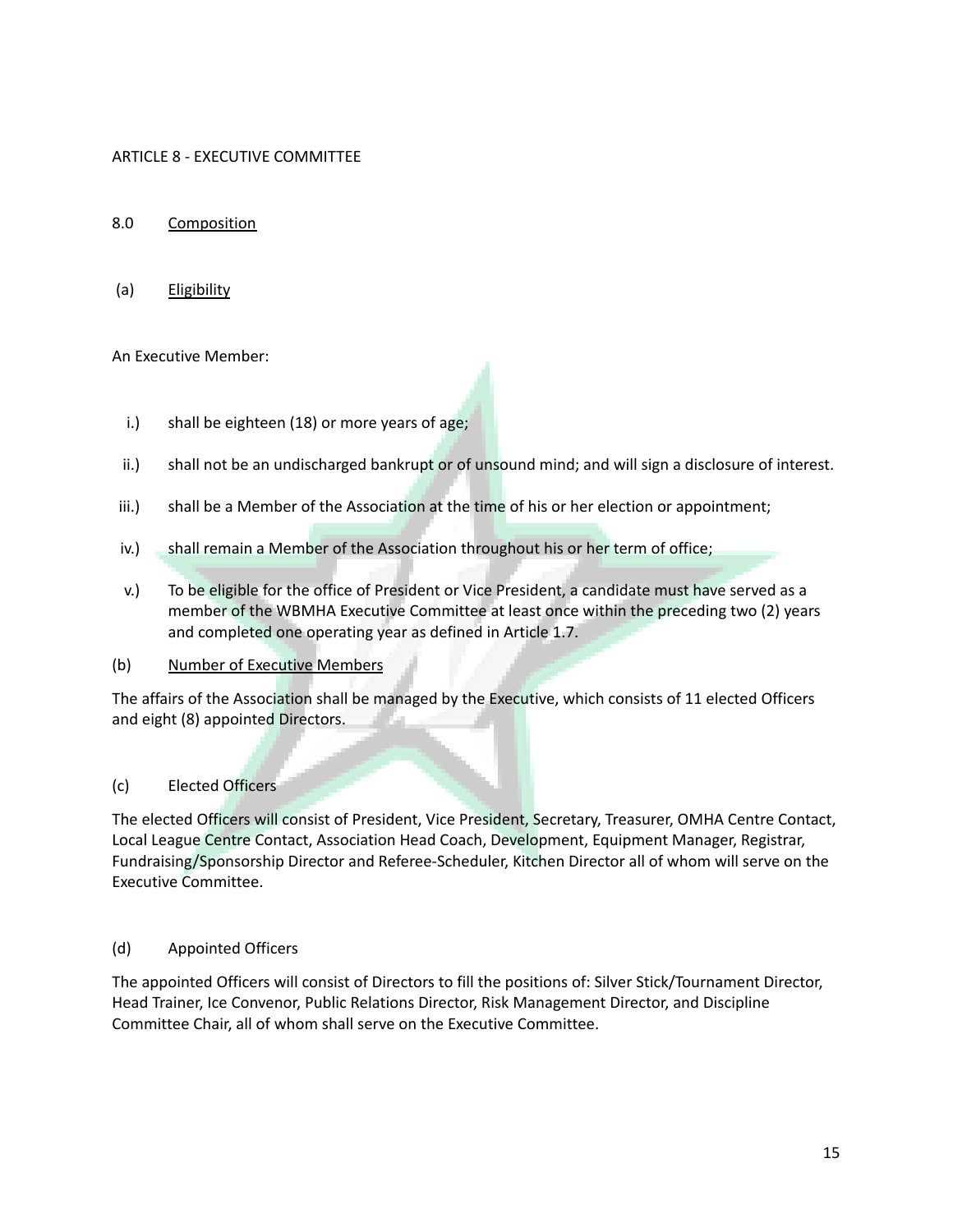#### (e) Honorary Executive Member

An Honorary Executive Member may be the immediate past President, Vice President or a paid position. Honorary Executive Members will have no vote but may attend members' meetings and meetings of the Executive for the purpose of providing opinion and or comment with respect to proposed WBMHA activities.

# 8.1 Term of Office

- i.) The positions of President, Vice President, OMHA Centre Contact, Local League Centre Contact and Register shall be for a two (2) year term.
- ii.) All other elected Officers shall be elected for a one (1) year term.
- iii.) All appointed Directors shall be appointed for a one  $(1)$  year term.
- iv.) The past President and/or Vice President, in their capacity as an Honorary Member, may stay on the Executive as an Honorary Member for a period of 2 years, without voting privileges. In the case of a paid position, they shall remain an Honorary Member until such time as they are no longer working in the paid position.
- v.) For the purpose of this Article, a term is the period April 31st to May 1st each calendar year.
- vi.) In the event the President or Vice President is unable or unwilling to act in the capacity of their position, the sequence of positions listed in by-law 11.1 will state the next Acting President or Acting Vice President. The next executive in line must qualify through the eligibility rule 8.1(a)v). If the executive does not meet the eligibility rule, the order will continue in sequence until an executive in sequence meets the eligibility rule and accepts the position.

#### 8.2 Duties

All Officers and Directors must fill at least one (1) of the appointed jobs as described in Article 11. If two (2) or more of the Directors are interested in the same position, the elected Officers will decide which position they will fill.

# 8.3 Change in Number of Executive Committee

The Association may by special resolution increase or decrease the number of its Executive. Any change in the number of Executives shall be in compliance with prevailing Ontario laws and regulations.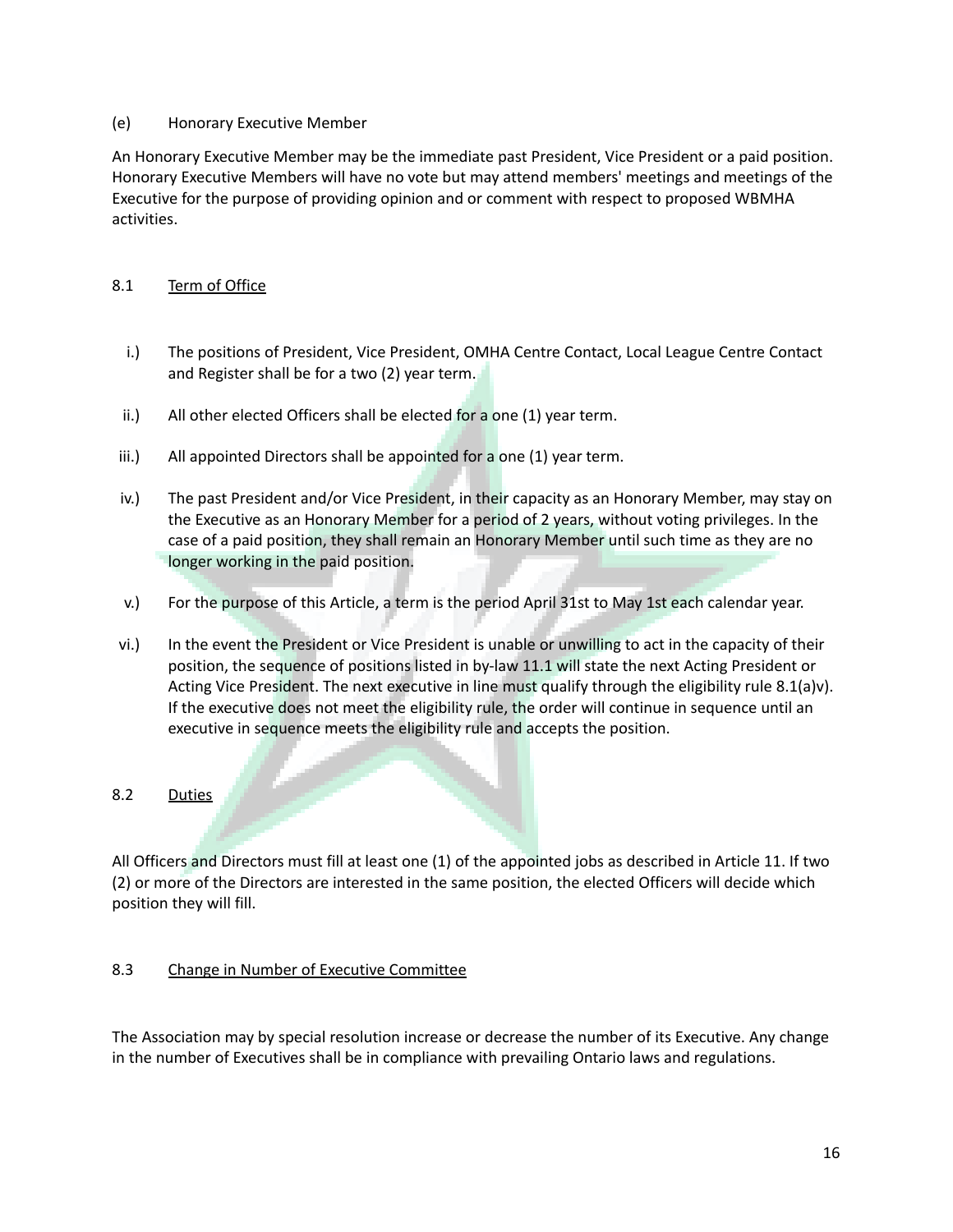#### Termination of Officer or Director

#### **Removal**

- (a) The WBMHA Executive Committee may make a recommendation for discharge:
	- i.) of an elected member from the Executive Committee. The recommendation will be brought before the Association Membership meeting, whereby a 50% (1/2) (Oct 19/21) vote of the attending members will be required for discharge.
- ii.) of an appointed member of the Executive Committee. The recommendation will be brought before the Executive Committee, whereby a 50 % (1/2) vote of Executive members will be required for discharge. All members of the Executive Committee are required to cast a vote in such circumstances.

#### Removal for Cause

(b) The Executive, by resolution approved by 50% (1/2)of those present, may immediately suspend any Officer or Director for cause. removal of the Officer or Director shall be in accordance with article 8.3 (a).

#### Absence

(c) Any member of the Executive, who misses two consecutive regular meetings of the Executive without just cause, may cease to be a member of the Executive. The presiding Executive Committee shall determine just cause.

#### **Resignation**

(d) An Executive of the Association may resign his or her Office by submitting a letter of resignation to the President of the Association and sending the Vice President a copy for information purposes, as well as the Secretary for filing and record keeping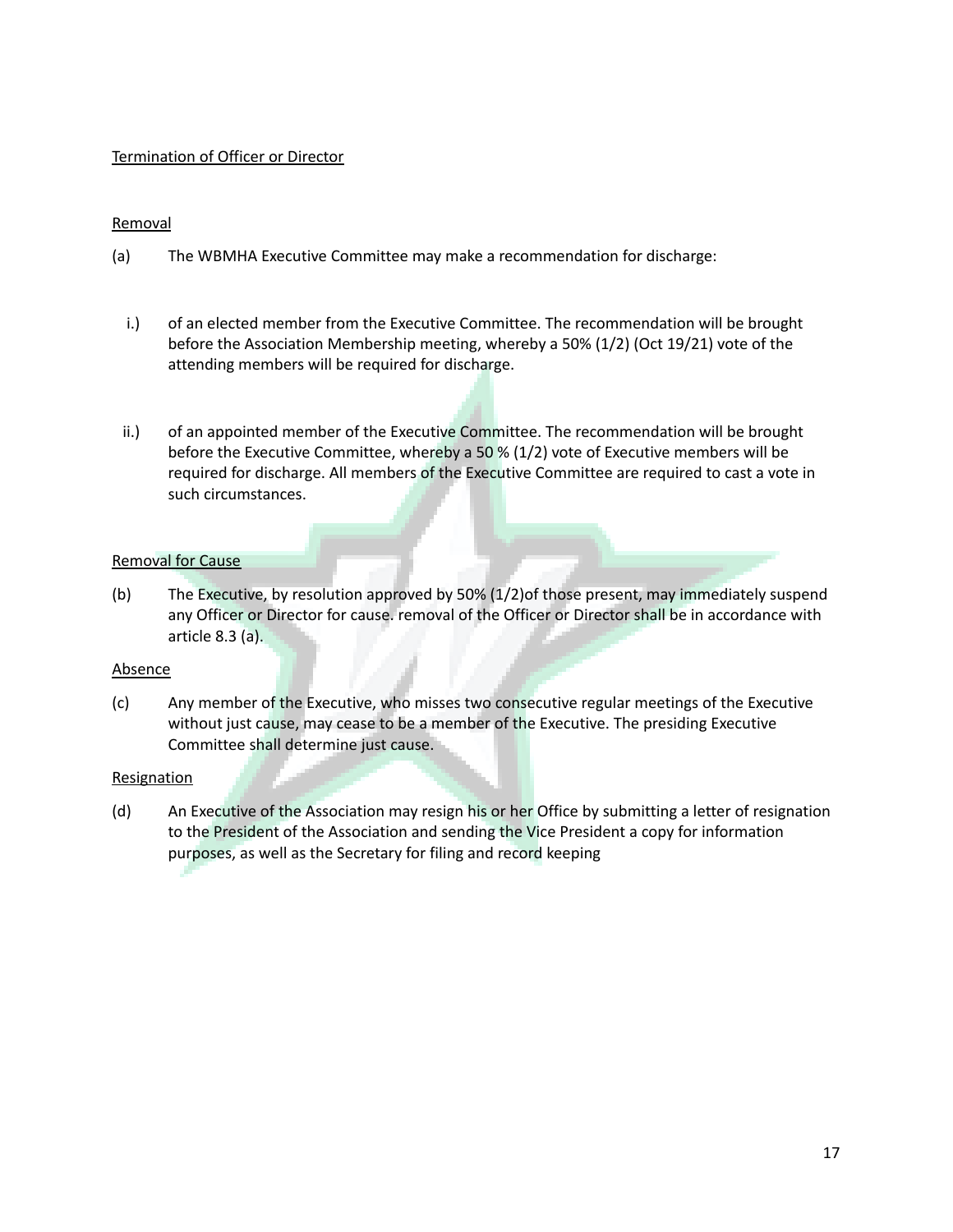#### **ARTICLE 9 - PROCEDURE FOR ELECTION AND APPOINTMENT OF EXECUTIVE**

#### 9.0 Nominations

The election of Officers shall take place at the Annual General Meeting of the Membership. No election or appointment of an Executive Member is effective without consent given verbally or in writing prior to the election or appointment. Nomination Forms for the Executive shall be available each year from the Secretary by January 31st. A Nomination Form must be completed by all nominees and two (2) nominators who are Members of the Association. Such completed form must be delivered to the Secretary prior to the 1st day in March each year.

#### 9.1 Executive Positions/Term of Office

- i.) To be eligible for election or appoint to any of the positions of the Executive, the individual must be a Member in Good Standing as described in 1.1(v).
- ii.) Elected Officers and appointed Directors shall hold Office for the term described at 8.1:

#### 9.2 Election Procedures

- i.) The Association Secretary shall post in all Association arenas a listing of all individuals who have been nominated for election to the Executive on or before the first (1st) day of March in each year. Such listing shall identify what position each nominee is seeking election for.
- ii.) The election of Officers to the Executive Committee, for positions whose term of office is due to expire at the conclusion of that operating year, will be held at the Annual General Meeting. Nominees must be present to be elected or submit in writing, to the Secretary, their consent to stand for election. All nominations are to be seconded. A simple majority vote of the membership in attendance is sufficient to pass or defeat a nomination.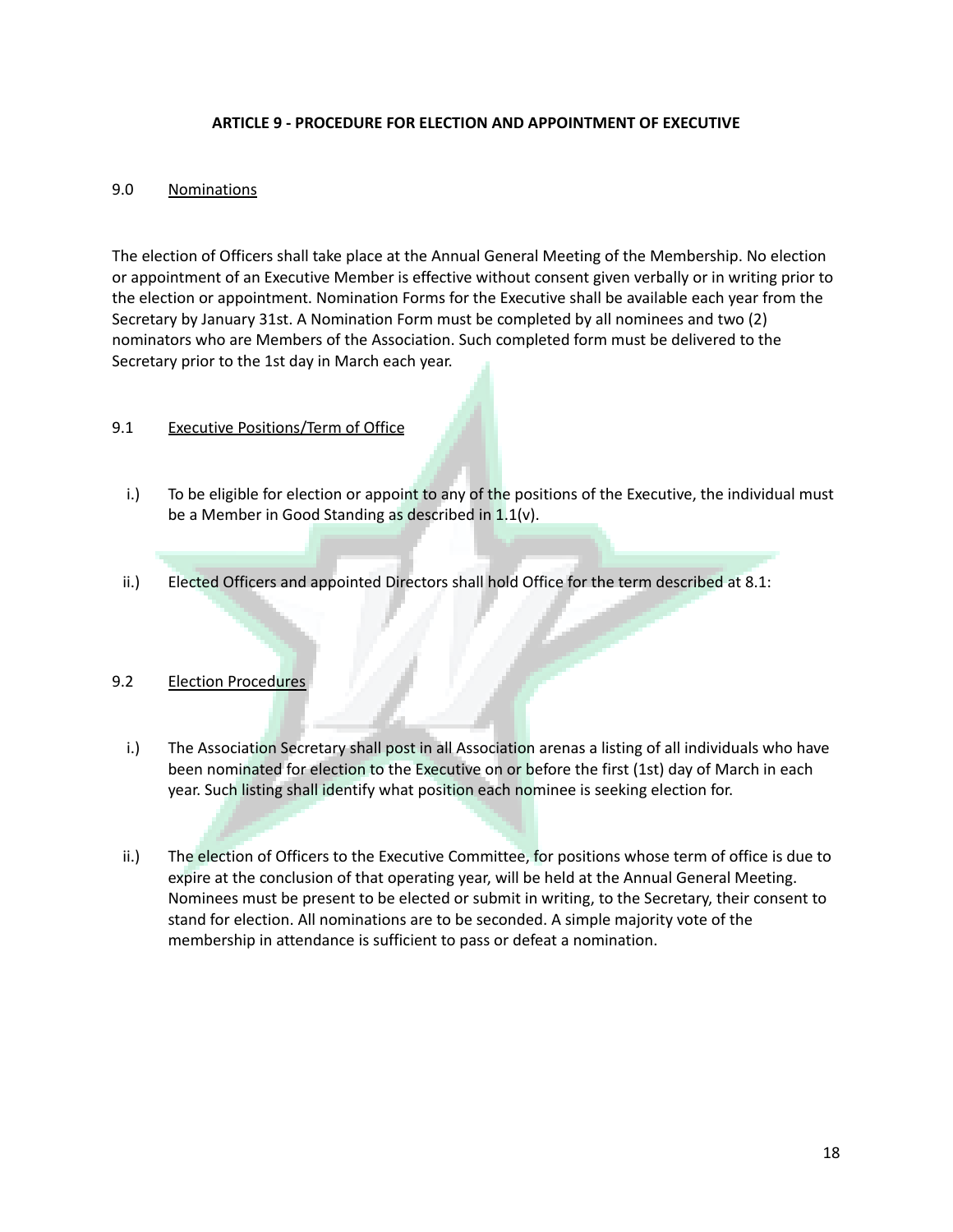#### 9.3 Appointment Procedures:

i.) Candidates for the position of Director may be nominated or volunteer from the floor at the Annual General Meeting, but the elected officers of the Executive Committee shall make the appointment. This appointment must be made within thirty (30) days of the Annual General Meeting. If two or more of the Directors are interested in the same position, the Elected Officers will decide which position they will fill.

#### 9.4 Vacancies

- ii.) If a vacancy occurs in any Office, or if for any reason an Executive is unable or unwilling to act in that capacity, the Executive shall advise the membership of any such vacancies. Members of the Executive Committee may appoint a member in good standing of WBMHA to fill the vacancy until the next Annual General Meeting.
- iii.) When a vacancy occurs on the executive committee, the President shall immediately assign a member of the executive committee to oversee the duties of the vacant position until said position is filled. The position shall be listed as vacant until such time as the executive board appoints a member in good standing to fill the position.
- iv.) Any vacancy occurring on the Executive Committee may, by Resolution of the Executive then in office, be filled as needed but only until the next immediate AGM. The Executive Committee will invite applications from the Membership for appointment to the vacancy on the Executive. The Executive Committee shall appoint a replacement Executive Member within thirty (30) days after the Executive position was vacated provided a Member accepts appointment.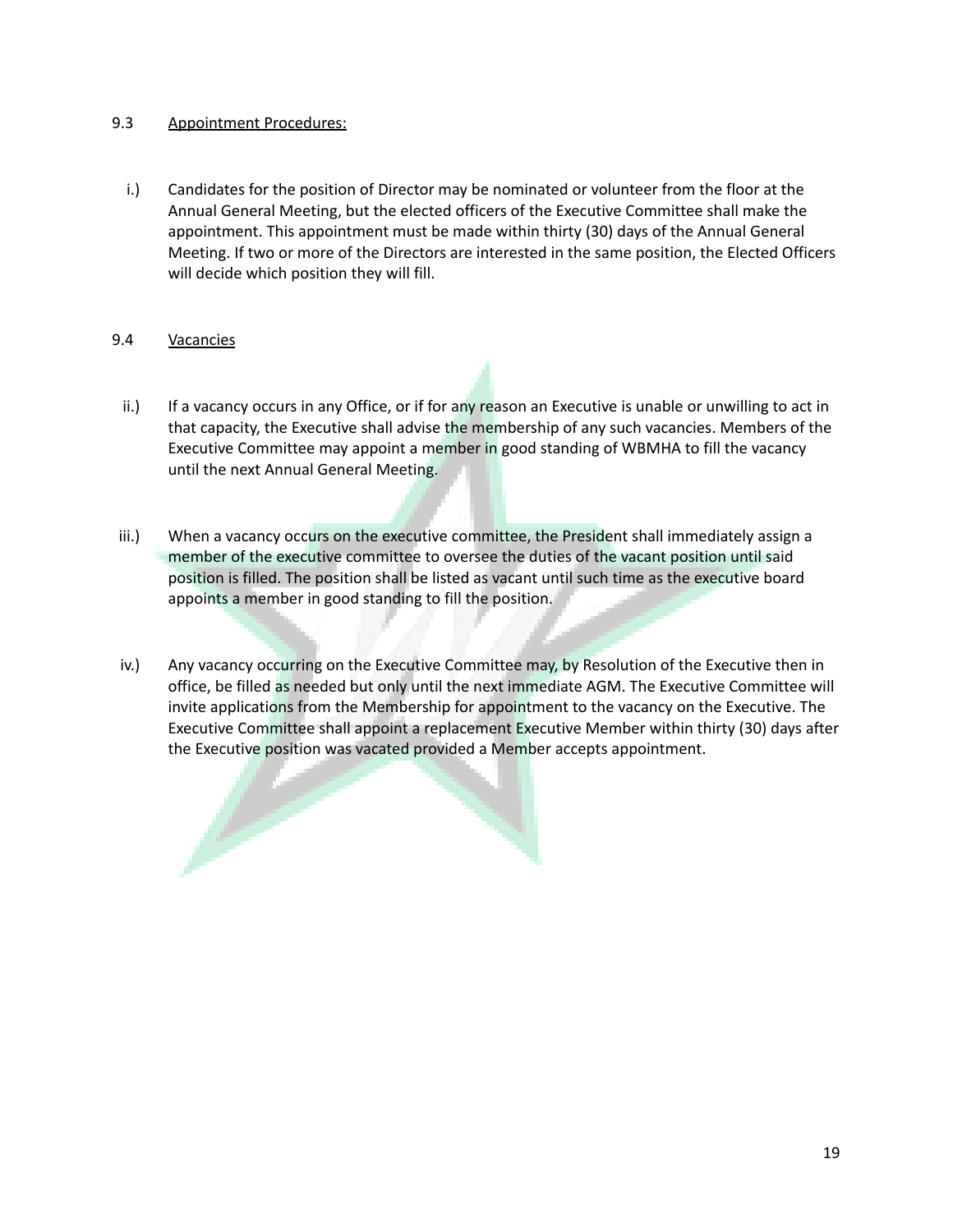#### **ARTICLE 10 - EXECUTIVE RESPONSIBILITIES**

#### 10.0 Governance

i.) The Executive Committee shall govern the Association in compliance with the objects, powers, By-Laws, Rules of Operation, Policies of the Association and all applicable laws and regulations.

#### Executive Meetings

Regular Executive Meetings

i.) Except as otherwise required by law, the Executive may hold Meetings at such places as the President or, in his or her absence, the Vice-President, may from time to time determine. The Executive shall meet not less than nine (9) times per year.

#### Special Executive Meetings

i.) Special Executive Meetings may be called by the President or Vice-President in the absence of the President or, on petition in writing to the Secretary signed by any four (4) Members of the Executive. Business transacted at a Special Executive Meeting shall be limited to that specified in the notice calling the Meeting.

#### Notice of Executive Meetings

- i.) Notice shall be communicated to all Executive Members at least seven (7) days in advance of the Meeting, unless all Executives agree to the calling of a Meeting on shorter notice or the Executive Meeting is held on a regular day or date each month or immediately following a Meeting of the Members of the Association;
- ii.) Notice shall include a tentative agenda in the case of a regular Executive Meeting and shall specify the business to be conducted in the case of a Special Executive Meeting.
- iii.) No formal notice of any Executive Meeting shall be necessary if all the Executive Members are present or if those absent signify their consent to the Meeting being held in their absence.

#### Error in Notice

i.) No error or omission in giving notice for an Executive Meeting shall invalidate such Meeting or invalidate or make void any proceedings taken at such Meeting, and any Executive Member may at any time waive notice of any such Meeting and may ratify and approve of any or all proceedings taken or had thereat.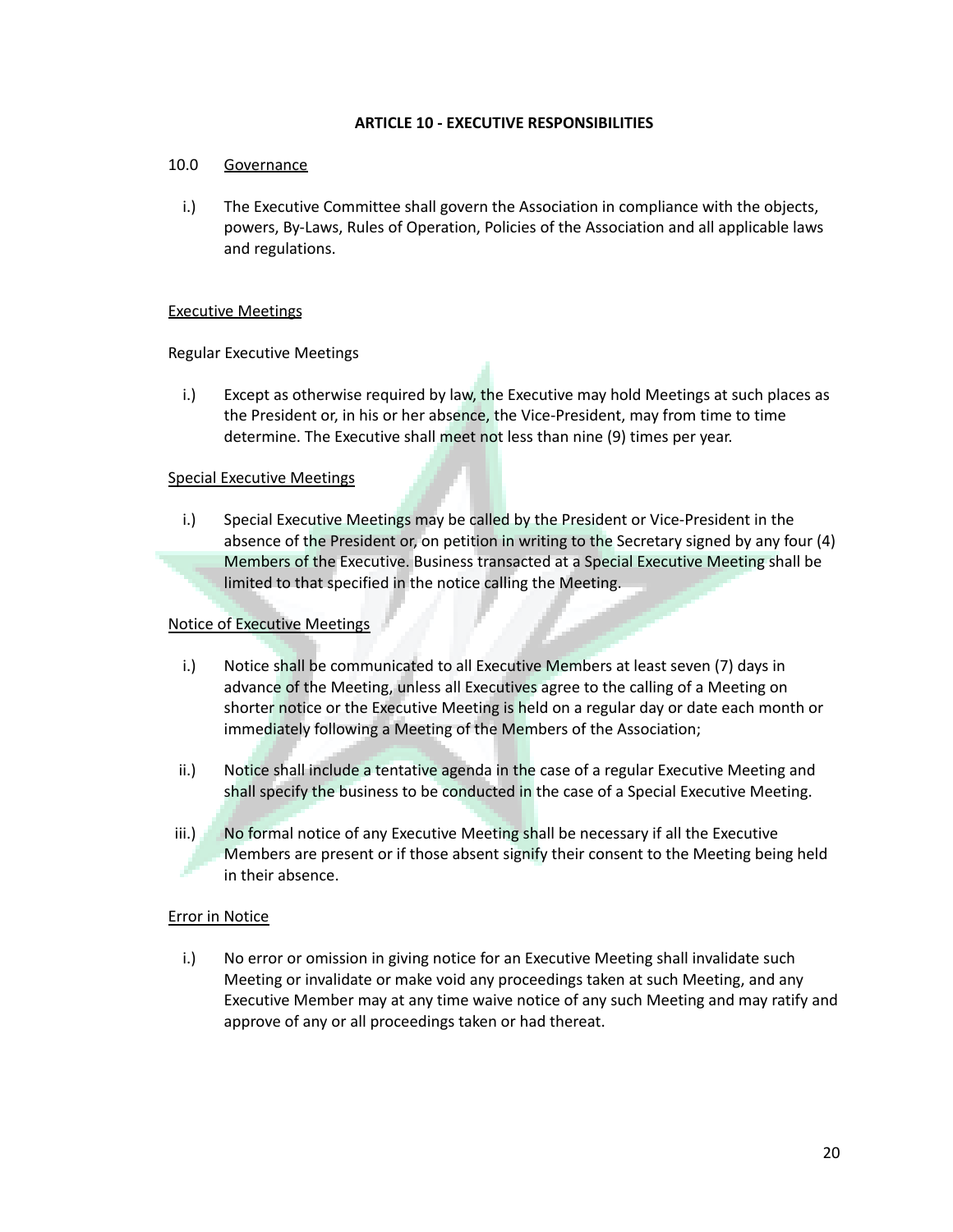#### Adjournment of Executive Meetings

i.) Any Executive Meeting may be adjourned at any time and from time to time and such business may be transacted at such adjourned Meetings as might have been transacted at the original Meeting from which such adjournment took place. No notice shall be required of any such adjournment.

#### **Quorum**

i.) A quorum for an Executive Meeting shall be fifty-one percent (51%) or more of voting Executive Members. No business of the Executive shall be transacted in the absence of a quorum.

#### Voting Rights

i.) Each Executive Member shall have only one vote. The Chair shall vote only in the event of a tie vote.

#### Voting Procedures

i.) A majority of votes of the Executive present at an Executive Meeting shall decide every question. Every question shall be decided in the first instance by a show of hands and, unless a secret ballot is demanded by an Executive Member present, a declaration by the Chair that the motion has been carried or not carried and an entry to that effect in the minutes of the Meeting shall be sufficient evidence of the fact, without proof of the number or proportion of the votes recorded in favour or against such motion.

#### **Remuneration**

i.) Executive Committee Members shall serve without remuneration and no Executive Committee Member shall indirectly or directly receive any remuneration, salary or profit from the position of Director or for any service rendered to the Association; provided that, the Executive may establish Policies relating to the reimbursement of the Executives for reasonable expenses incurred in the performance of their duties as Executives of the Association. This article does not apply to members occupying paid positions of the Association and subsequently serving as Honorary Executive members.

Conflict of Interest------PRESENT WORDING IN YELLOW

#### A Conflict of Interest arises when:

the issue before the Executive Committee or any Committee established pursuant to Article 12, directly impacts, or in any way relates to, a Committee members child, spouse or team;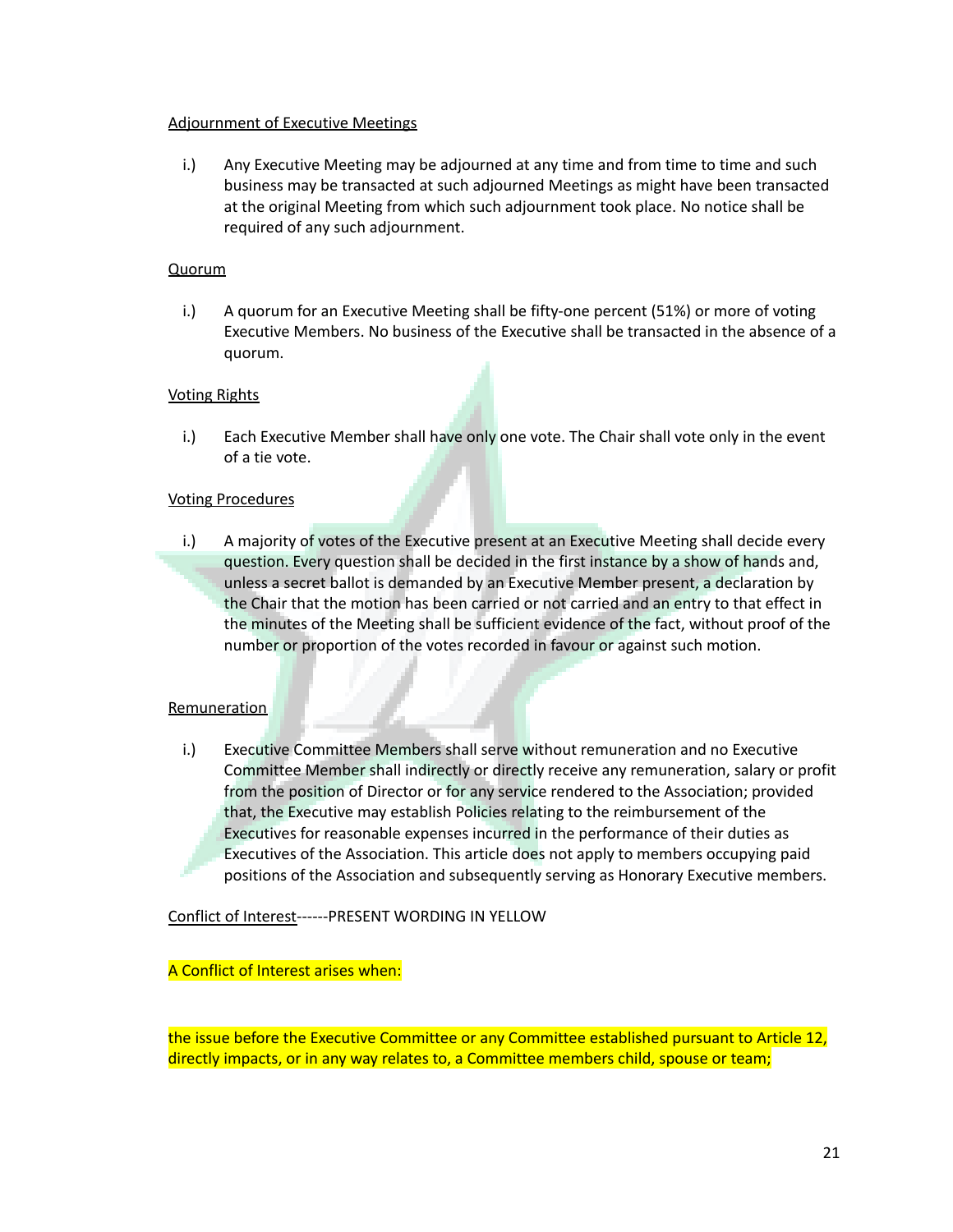an Executive or Committee member directly or indirectly has an interest in a proposed or existing contract or transaction or other matter relating to the Association;

Any person entrusted to purchase or tender any item for the Association is employed by anyone wishing to submit tenders.

(PROPOSED WORDING IN RED)

10.10 Conflict of Interest a. Every Officer who directly or indirectly has an interest in a proposed or existing contract or transaction or other matter relating to the Association shall make a full and fair declaration of the nature and extent of the interest at an Executive Meeting and have such declaration recorded in the meeting minutes.

b. The declaration of a conflict of interest shall be made at the Executive Meeting at which the question of entering into the contract or transaction or other matter is first taken into consideration or, if the Officer is not at the date of that Executive Meeting interested in the proposed contract or transaction or other matter, at the next Executive Meeting held after the Officer assumes the office.

c. After making such a declaration, no Officer shall vote or participate in discussions on such a contract or transaction or other matter, nor shall he or she be counted in the quorum in respect of such a contract or transaction or other matter. WBMHA By-Laws April 29th, 2018 - 14 -

d. If an Officer has made a declaration of an interest in a contract or transaction or other matter in compliance with this Section, the Officer is not accountable to the Association for any profit realized from the contract or transaction or other matter.

e. If an Officer fails to make a declaration of interest in a contract or transaction or other matter in compliance with this Section, the Officer shall account to and reimburse the Association for all profits realized, directly or indirectly, from such contract or transaction or other matter.

**Amendment may be necessary after clarification on definition is obtained via acquired legal council.**

Where a conflict of interest exists or appears to exist, the member shall immediately make a full and fair declaration of the nature and extent of the interest. If the member is in fact determined to be in conflict they may, at the discretion of the executive, offer their insights regarding the situation, however may not participate in any resulting votes.

In cases where the number of executive members not in conflict is less than 6 the President will call upon a dispute resolution committee.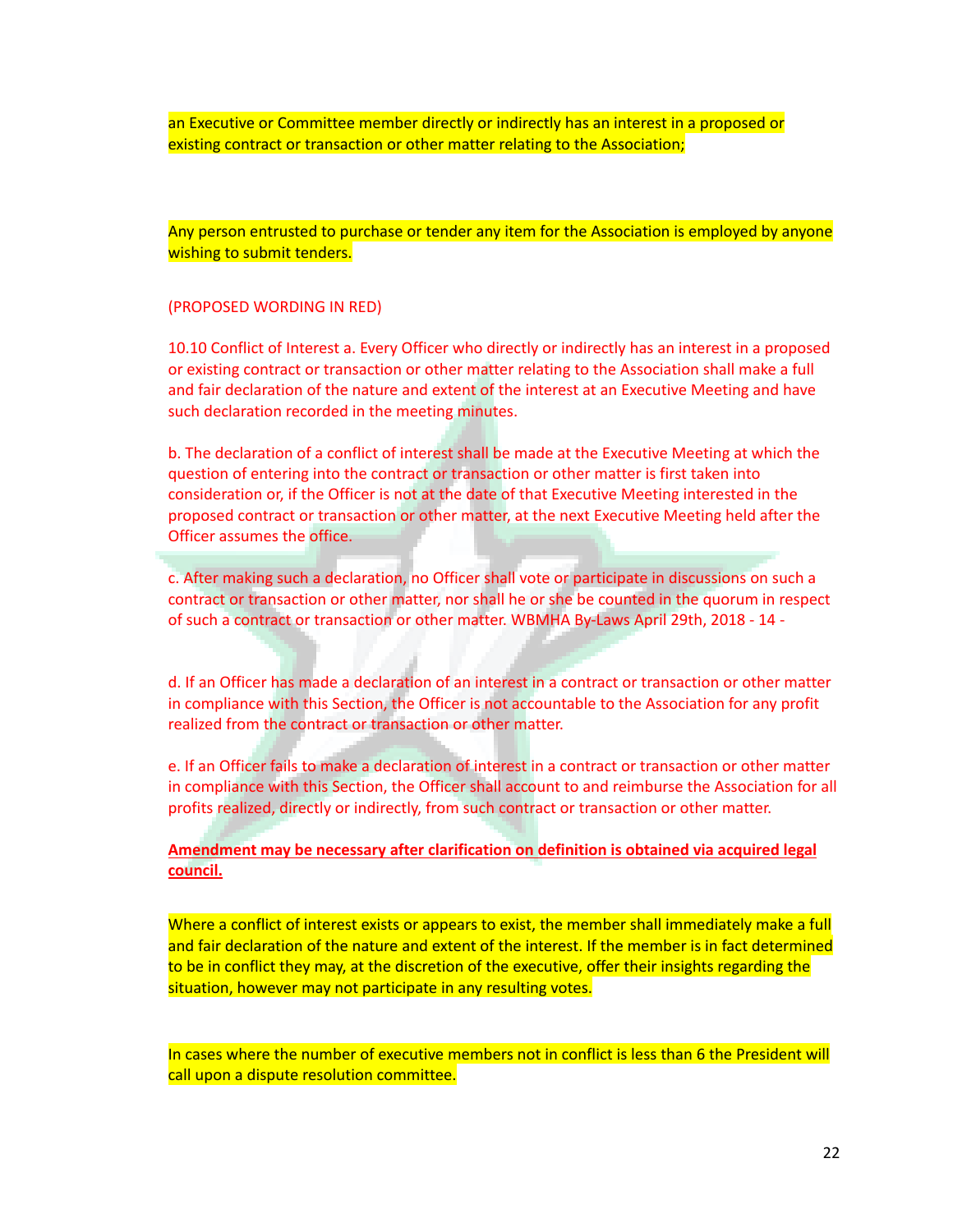Any breach of this article may result in disciplinary measures including the loss of privileges which come with membership such as, voting privileges, and the opportunity to participate in WBMHA activities and events, both present and future. Where a member of the Executive, or any Committee established pursuant to Article 12, has benefited from pecuniary gain, that Member shall account to and reimburse the Association for all profits realized, directly or indirectly, from such contact or transaction or other matter.

# 10.1 Indemnification of Executives

Every Executive of the Association and his or her heirs, executors, administrators and estate and effects respectively shall from time to time be indemnified and saved harmless by the Association from and against:

- i.) all costs, charges and expenses whatsoever that he or she sustains or incurs in or about any action, suit or proceeding that is brought, commenced or prosecuted against him or her for and in respect of any act, deed, matter or thing whatsoever, made, done or permitted by him or her in or about the execution of the duties of his or her office;
- ii.) all other costs, charges and expenses that he or she sustains or incurs in or about or in relation to the affairs thereof, except such costs, charges or expenses as are occasioned by his or her own wilful neglect or default; provided that, no Executive of the Association shall be indemnified by the Association in respect of any liability, costs, charges or expenses that he or she sustains or incurs in or about any action, suit or other proceeding as a result of which he or she is adjudged to be in breach of statute unless, in an action brought against him or her in his or her capacity as an Executive, he or she has achieved complete or substantial success as a defendant.
- iii.) Directors' and Officers' Liability insurance shall be effected by WBMHA and maintained in force throughout the duration of each operating year in an amount for a limit of liability NOT LESS THAN \$1,000,000 per loss and \$1,000,000 in the aggregate.

# 10.2 Confidentiality

- i.) Every Director, Officer and Committee member of the Association shall not discuss or disclose matters brought before the Executive with any person outside of the Executive, unless required to do so as an action item determined by the Executive. In such event, the matter shall be discussed only with those on a
- ii.) "need to know basis".
- iii.) Every Director, Officer and Committee member must protect the privacy of information and matters brought before the Executive whose unauthorized disclosure could in any way be prejudicial to the Association or any member thereof.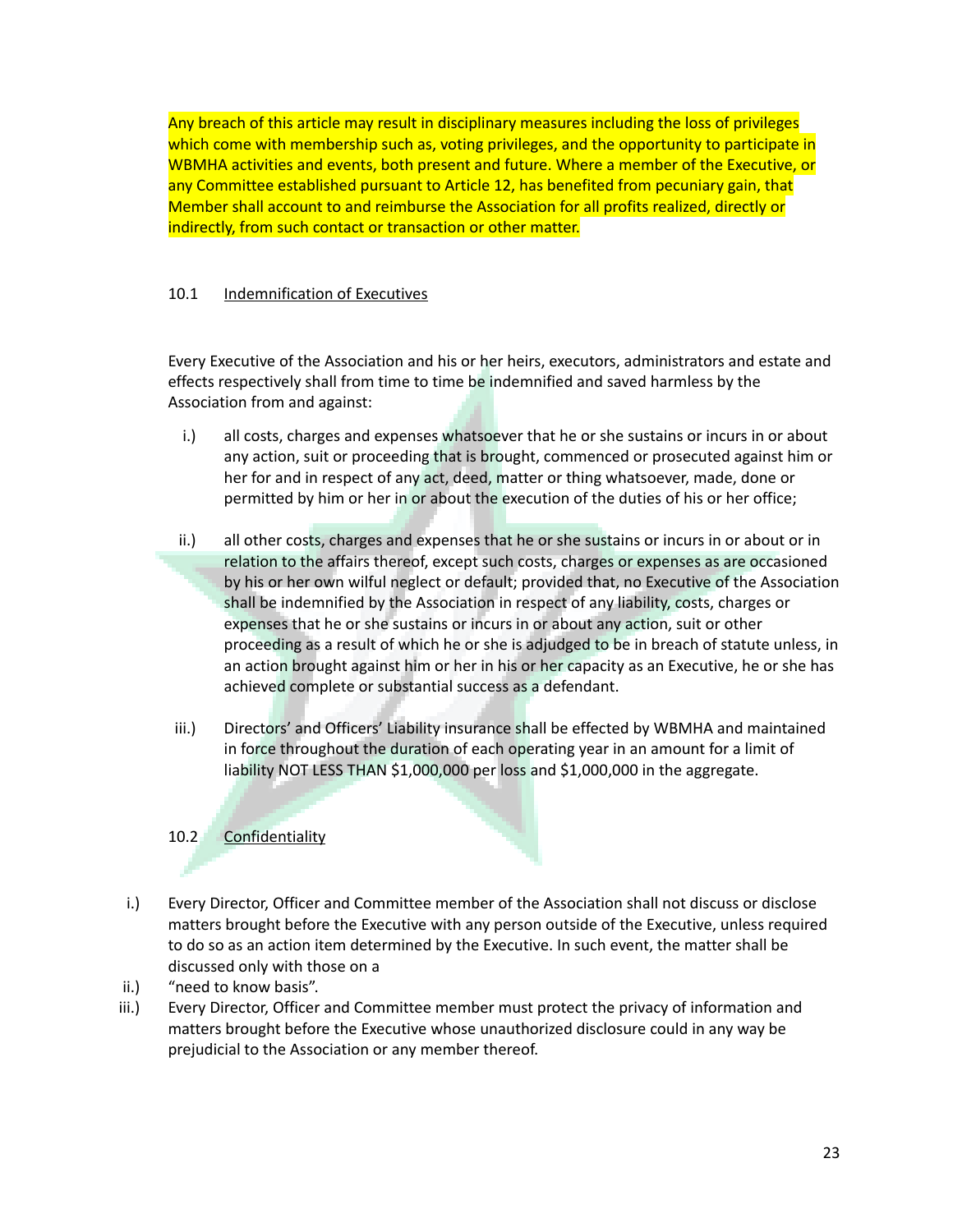iv.) Failure to adhere to this provision of confidentiality, as determined by the Executive Committee, shall be grounds for removal from the Executive and without the 50%(1/2) of votes required in Article 8.3 (1).

# 10.3 Rules of Operation

- i.) Notwithstanding any other provision contained in this By-Law, the Executive shall have the power to pass without any immediate confirmation or ratification by the Members of the Association all necessary rules and regulations as they deem expedient related in any way to the operations of the Association, including, without limitation, the conduct of members, member teams and guests, provided such rules and regulations are not otherwise inconsistent with the letters patent of the Association or this By-Law.
- ii.) Any member in good standing may propose changes or amendments to the Rules of Operation at any time throughout the operating year. Such proposals will be considered by the Executive at the next regular Executive Meeting. If accepted by the Executive, the proposal shall be incorporated into the Rules of Operation.
- iii.) Such prescribed Rules and Regulations and/or changes thereto, shall have force and effect only until the next AGM when they shall be confirmed and in default of confirmation at such AGM shall, at and from that time, cease to have force and effect.

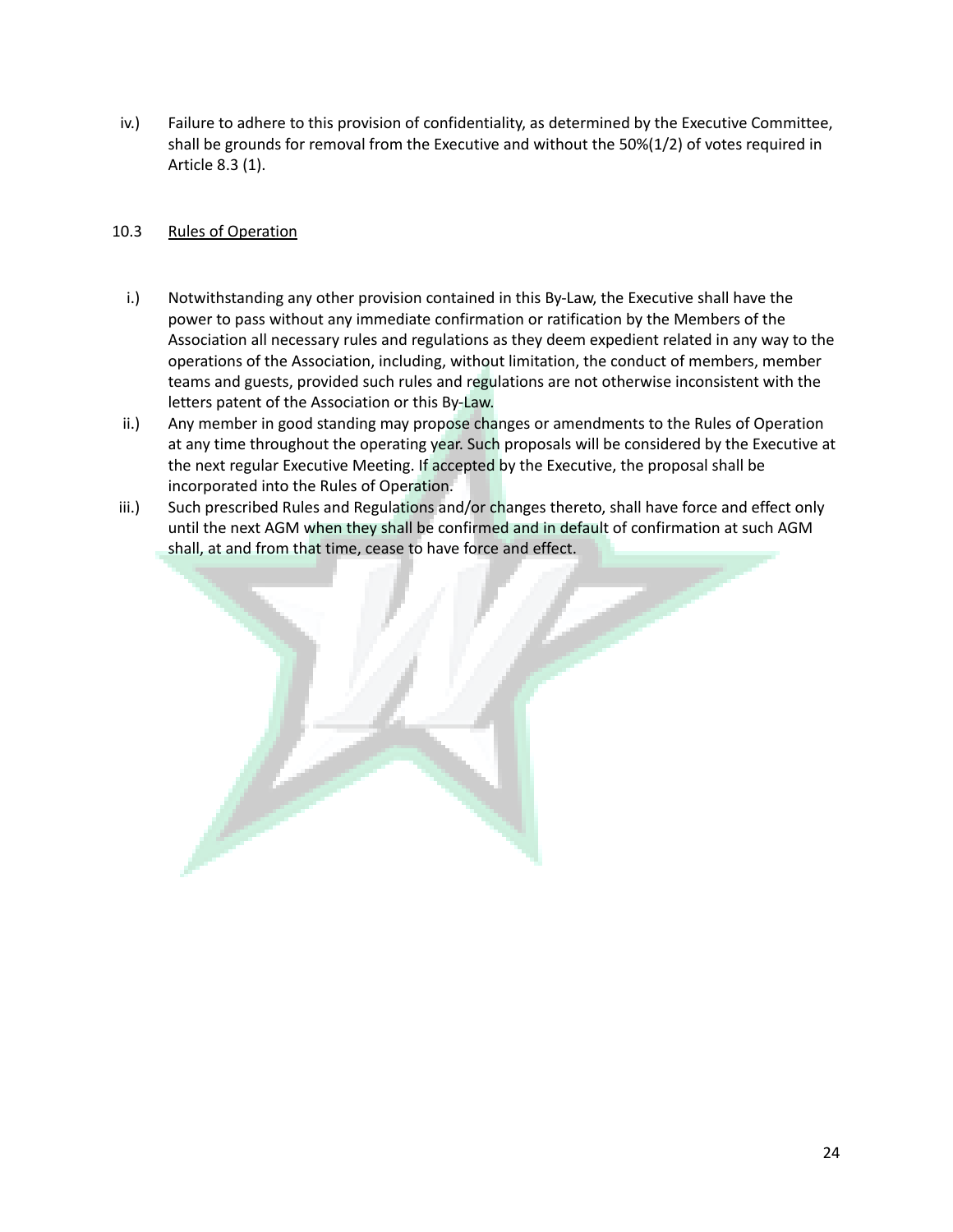#### **ARTICLE 11 - OFFICERS & DIRECTORS RESPONSIBILITIES**

#### 11.0 Responsibilities of Officers

#### 11.1 All Elected Officers shall:

- i.) serve a member of the Executive Committee;
- ii.) report breaches of the Code of Conduct;
- iii.) prepare annual operating objectives in support of the organizational objectives established by the President.

# **President(elected)**

The President shall:

- i.) represent the Association in the Community;
- ii.) act as Chair of the Executive Committee, and at all Meetings of the Membership;
- iii.) exercise general supervision of the Association in accordance with Policies determined by the Executive;
- iv.) report regularly to the Executive on matters of interest;
- v.) delegate tasks as necessary;
- vi.) provide leadership, direction and vision in consultation and with input from the Executive Committee and Membership;
- vii.) establish by the 15th of May each year Operating Objectives for the upcoming operating year;
- viii.) be responsible for calling all WBMHA meetings;
- ix.) have the authority to assume the duties of any member of the Executive when such member is unable to act;
- x.) appoint sub-committees and shall be empowered to call meetings of these sub-committees at their discretion;
- xi.) implement disciplinary action upon recommendation of a Disciplinary Committee;
- xii.) vote to break a tie as the Chairperson of the Executive Committee;
- xiii.) be one of the signing Officers of the Association.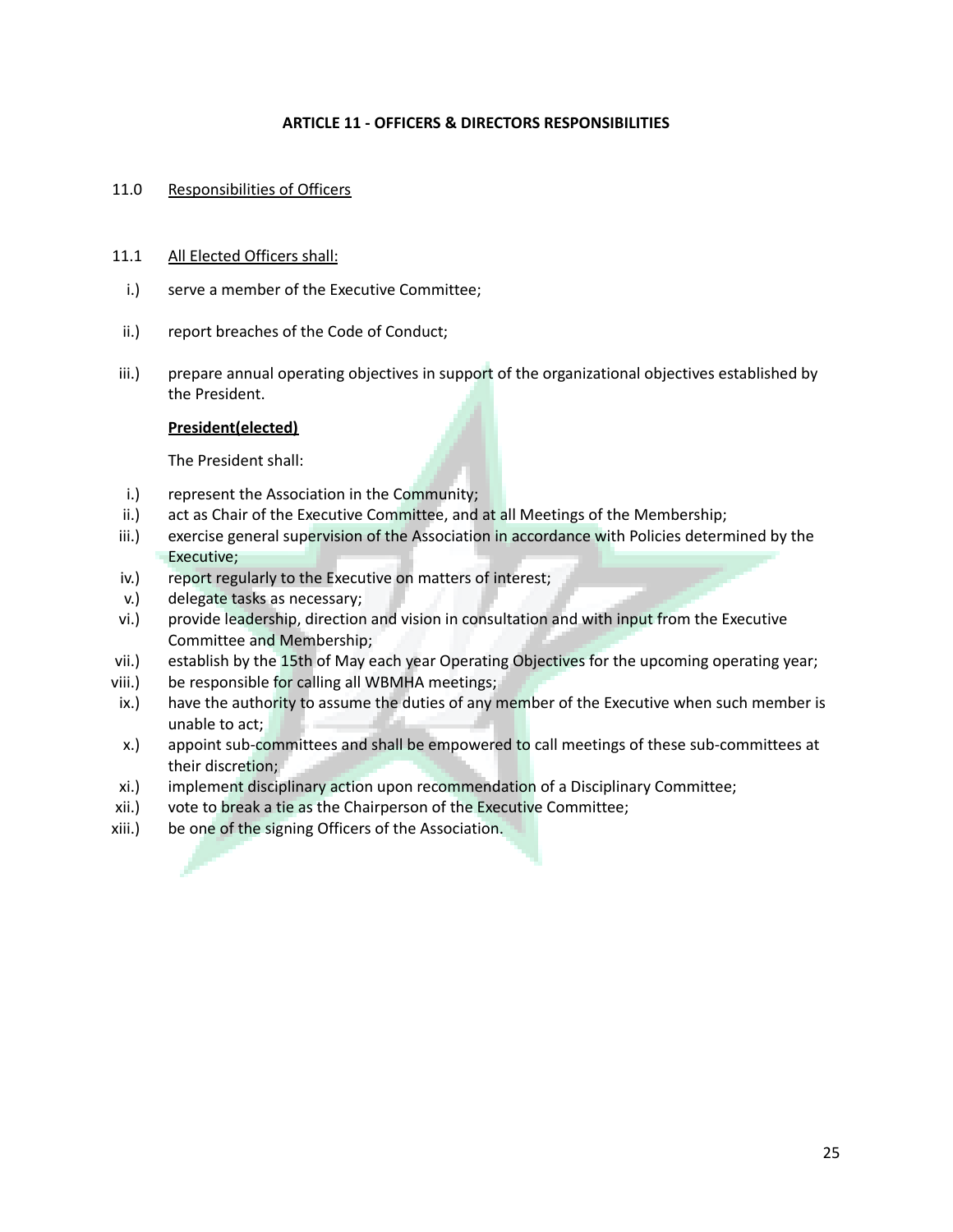# **Vice President(elected)**

The Vice-President shall:

- i.) assume the duties of the President in the absence for any reason of the President;
- ii.) monitor adherence by the Executive to all existing Policies and inform the Executive with respect to any inconsistencies between existing Policies and a proposed policy;
- iii.) be available to assist any member of the Executive which may require assistance in the completion of his or her responsibilities;
- iv.) ensure that each Contact receives a copy of the Referees rulebook and OMHA Manual of Operations;
- v.) adhere to all relevant Federal and Provincial legislative privacy requirements as put forward in the Federal Personal Protection and Electronic Documents Act (PIPEDA) or equivalent;
- vi.) ensure that WBMHA follows all OMHA Privacy Policies;
- vii.) be one of the signing Officers of the Association.
- viii.) Chair the Tournament Director/Committee and Jamboree
- ix.) Chair the Chip/Development Director and Committee
- x.) Organize the End Year Banquet for the association
- xi.) carry out duties as assigned by the Executive Committee or the President;

#### **Georgian Bay Minor Hockey League Representative/OMHA Centre Contact/AAA**

#### **Representative(elected)**

The Georgian Bay Minor Hockey League Representative/OMHA Centre Contact/AAA

Representative shall:

- i.) act as a contact between the Georgian Bay Minor Hockey League and the Association;
- ii.) attend all relevant meetings;
- iii.) Complete Permission to Skate Forms
- iv.) Complete NRP forms
- v.) Complete all Tournament sanctions
- vi.) manage all Rep team rosters, including their Affiliated Players, using Hockey Canada's online registry database (i.e. HCR);
- vii.) attend the OMHA Annual General Meeting;
- viii.) attend the annual Rep pre-season scheduling meeting;
- ix.) act as a liaison with the AAA Zone Governing Committee; and
- x.) carry out other duties as assigned by the Executive, Executive Committee, or the
- xi.) President.

#### **Georgian Bay Triangle Local League Representative(elected)**

- i.) The Georgian Bay Triangle Local League Representative shall:
- ii.) attend all relevant meetings;
- iii.) attend the OMHA Annual General Meeting;
- iv.) attend the annual Local League pre-season scheduling meeting;
- v.) manage all Local League team rosters, including their Affiliated Players, using Hockey Canada's online registry database (i.e. HCR); and
- vi.) carry out other duties as assigned by the Executive, Executive Committee, or the President.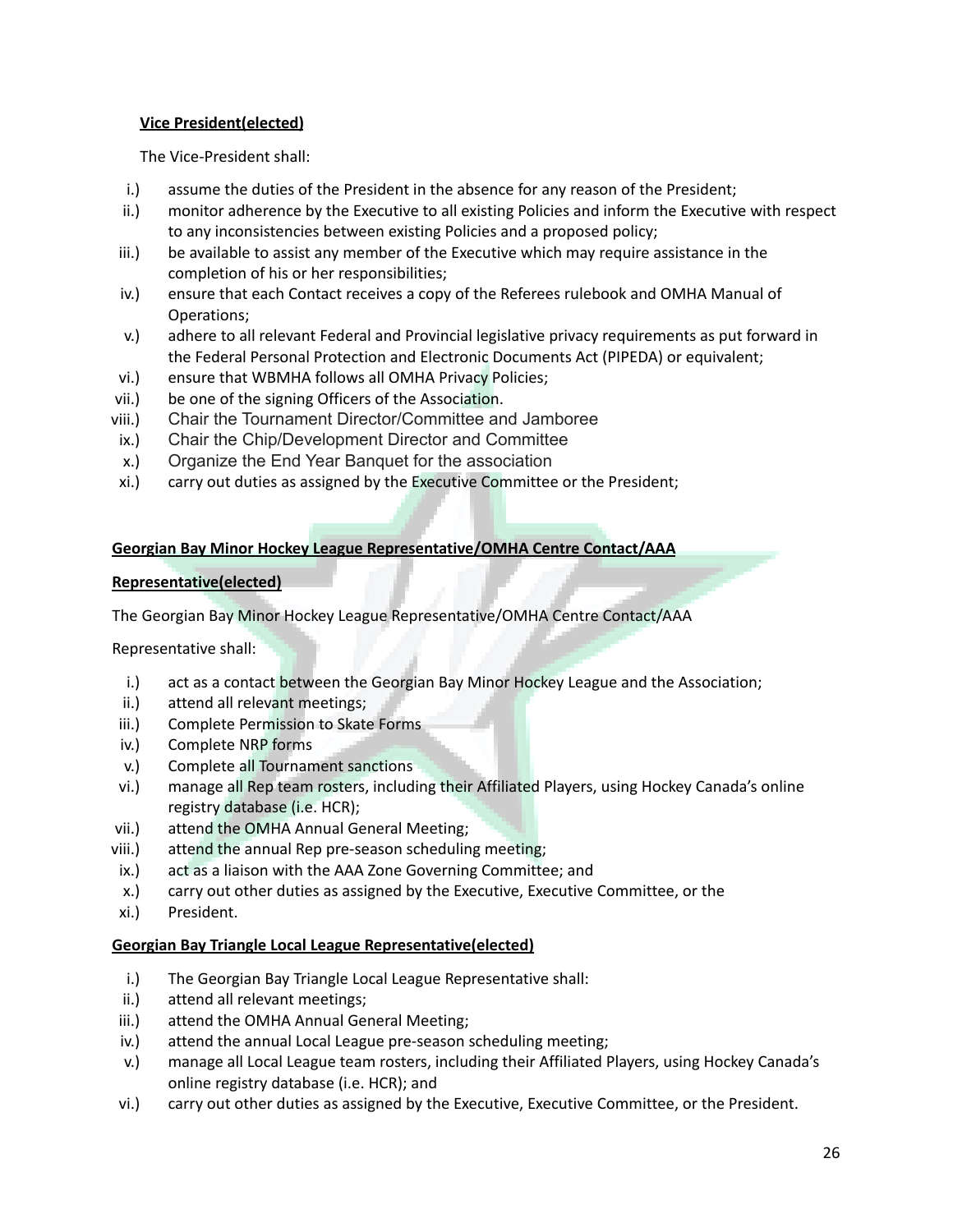# **Treasurer(elected)**

The Treasurer shall:

- i.) ensure adherence to and implementation of financial Policies in the financial administration of the Association;
- ii.) present the annual financial report to the Membership at the Annual General Meeting;
- iii.) act as signing officer, along with the President and the Vice-President, on all the Association's bank accounts;
- iv.) be responsible for accurate and correct accounting and handling of all Association funds and present a monthly report to the Executive; and
- v.) carry out other duties as assigned by the Executive, the Executive Committee or the President

# **Secretary(elected)**

The Secretary shall:

- i.) Record or delegate the recording of the minutes of General Meetings of the Membership, Executive Meetings and Executive Committee Meetings and ensure that WBMHA records are regularly and properly kept and all business is conducted in accordance with the Constitution and the Policies and procedures established by the Executive or by the Membership and present them at the following Executive meeting. Once the minutes have been approved, they will need to be posted (in PDF form) on the website.
- ii.) Book the meeting rooms for all Executive meetings and the Annual General Membership meeting. From September to May, meetings of the Executive take place upstairs of the arena in the auditorium. Contact Vicky at Parks and Rec to book (705-429-3321 or recplex@wasagabeach.com). During the summer months (June to August), the auditorium is unavailable. Contact the Chamber of Commerce to arrange the use of their boardroom (705-429-2247 or info@wasagainfo.com).
- iii.) Be responsible for receiving and distributing all correspondence received or sent by the WBMHA and all communications within the WBMHA. Our mail is available at the Post Office. Our box number is 351. There are two keys, as well as one key for after hour access. Upon taking the duties of the secretary, the letter from the President must be submitted to the Post Office in order to have access to the box and pick up any registered mail.
- iv.) Send all Initial Return/Notice of Change by an Ontario Corporation Forms into the Ministry of Government services Ontario as soon as the new executive members have been elected by the membership at the AGM. Each Executive voting member will require their own form with notice of change.
- v.) Recommend policy to the Executive regarding internal and external communications of the WBMHA.
- vi.) Ensure that all necessary and appropriate insurance has been purchased, and a copy is given to the area staff to have on hand.
- vii.) Carry out duties as assigned by the Executive, the Executive Committee, or the President.
- viii.) Maintain an Information board at the Arena, and update often.
- ix.) To collect and maintain records of all awards winners from the current year, as provided by the Vice President. Maintain record of team achievements for the current year, as provided by the OMHA and GB Representative. This is to be maintained and passed on as a permanent record of WBMHA Accomplishments.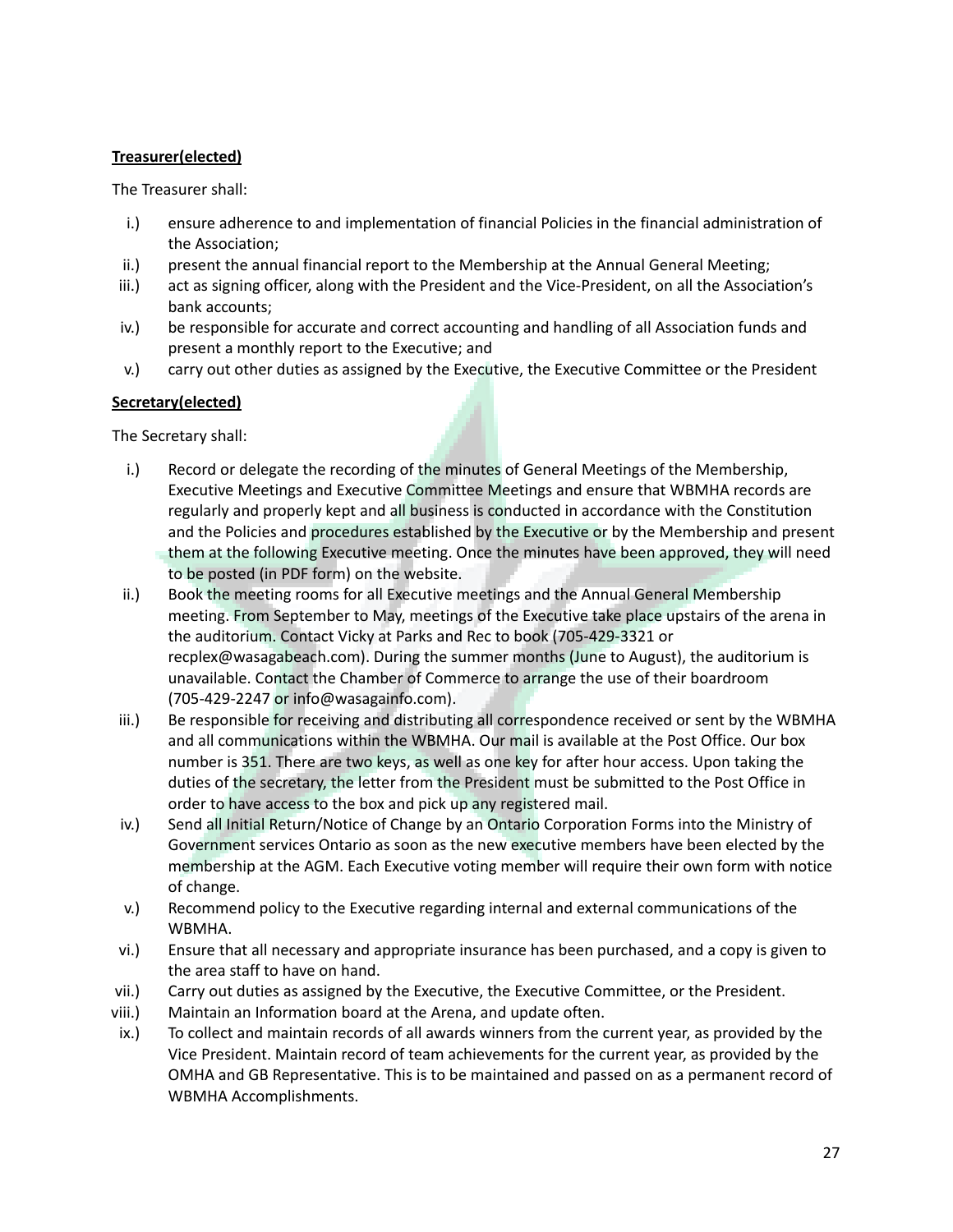- x.) Be responsible for distributing keys to each Executive member (as required) at the Executive change over meeting for the WBMHA storage rooms. Executive members not returning as a member of the Executive must hand their key back to the secretary. A record is to be kept of key holders.
- xi.) Order or create new WBMHA stationary, as required.
- xii.) Maintain social media and Website if a volunteer cannot be assigned
- xiii.) Keeping up to date records and sharing new directives from the Local Health unit as Changes happen.
- xiv.) Keep executive members aware of deadlines and ensure there is time given to complete the tasks, follow up with the executives that need to submit paperwork or reports, so that the membership is notified of changes as soon as possible.
- xv.) Keep confidential records of In Camera meeting notes. Only to be shared with OMHA as requested.
- xvi.) Keep Confidential and organized records of any correspondence between executives and its members to be handed over to the OMHA as requested.
- xvii.) carry out other duties as assigned by the Executive, the Executive Committee or the President

#### **Association Head Coach(elected)**

The Association Head Coach shall:

- i.) be responsible for requesting, organizing and promoting OMHA Certification Programs and Clinics in harmony with the Risk Management Officer;
- ii.) organize and promote in-house Coaching Programs ensuring adequate training of coaching personnel, these programs may be instituted prior to the season and may involve instruction from people outside the Minor Hockey structure;
- iii.) establish and Chair the Coach Selection Committee;
- iv.) liaise between the WBMHA Executive and the Coaches;
- v.) liaise with the Referee Scheduler;
- vi.) liaise with the OMHA concerning the coach mentor program;
- vii.) ensure that the Manager or Coach of each team in EMHA has an up-to- date copy of the WBMHA By-Law and Rules of Operation at the start of each season;
- viii.) ensure that the Coaches are aware of and adhere to the WBMHA By- Laws and Rules of Operation;
- ix.) ensure the WBMHA Executive is aware of any concerns or problems Coaches are incurring with the Association Policies;
- x.) develop an ongoing program of Coaches Evaluations and be part of a committee responsible for interviewing all coaches prior to the coach being assigned a team;
- xi.) assist Coaches with team selection, team balancing and Player Evaluations, as well as facilitate meetings for support and feedback in an advisory capacity;
- xii.) arrange with the Ice Convenor the necessary ice time for on-ice clinic sessions;
- xiii.) coordinate the evaluation of coaches a minimum of once a year;
- xiv.) have the authority to suspend any member of the Coaching Staff as deemed necessary until a meeting of the Executive Committee has been convened to discuss the matter of the suspension;
- xv.) carry out other duties as assigned by the Executive Committee or the President.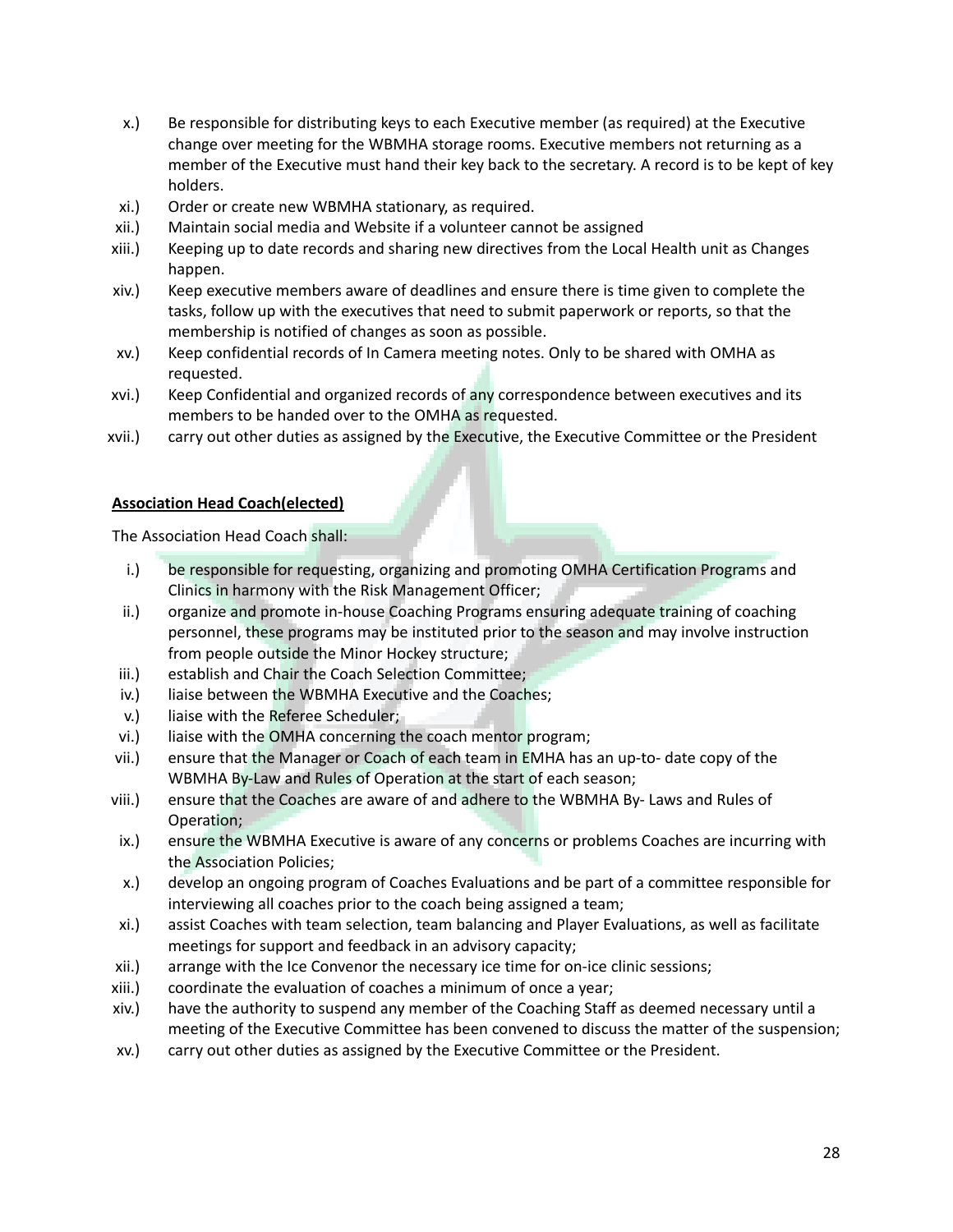## **Head Trainer(appointed)**

The Head Trainer shall:

- i.) distribute, collect and retain Criminal Record Check forms as set out by the Executive Committee;
- ii.) attend practices and games to ensure the team's trainer is on site.
- iii.) Liaise with teams and at trainer on the current at large list to find substitute trainers when necessary
- iv.) Be available to act as trainer for a team when necessary
- v.) Ensure all trainers on WBMHA bench staff are certified with current certifications.
- vi.) carry out other duties as assigned by the Executive Committee or the President.

#### **Development Officer(appointed)**

The Development Officer shall:

- i.) recommend and coordinate development programs for representative teams and local league team
- ii.) be responsible for the planning and managing of development programs for players and coaches
- iii.) attend WBMHA coaching meetings throughout the season to promote and organize development initiatives
- iv.) coordinate development activities with the ice scheduler direct the tryout process for competitive teams
- v.) preserve and uphold the Mission and By-Laws, Coaches Code of Ethics and the Coaches Code of Conduct within the WBMHA
- vi.) monitor the quality of Coaching and instructions ensuring that on ice instruction is certified, legal and keeping with development goals promote development of coaches within EMHA for potential progression to the next coaching level
- vii.) attend meetings of the WBMHA Executive
- viii.) be responsible for the Initiation Program;
- ix.) be responsible for the Tyke Division in conjunction with the Local League Contact;
- x.) have the right to be a member on the Coach Selection Committee with respect to the Initiation Program and the Tyke Divisions;
- xi.) have the authority to suspend any member of the Coaching Staff as
- xii.) deemed necessary until a meeting of the Executive Committee has been convened to discuss the matter of the suspension;
- xiii.) work with the Ice Convenor, OMHA Contact and Local League Contact with respect to ice schedule;
- xiv.) ensure the WBMHA Initiation Program conforms to the 'current' OMHA Rules, Regulations and Guidelines;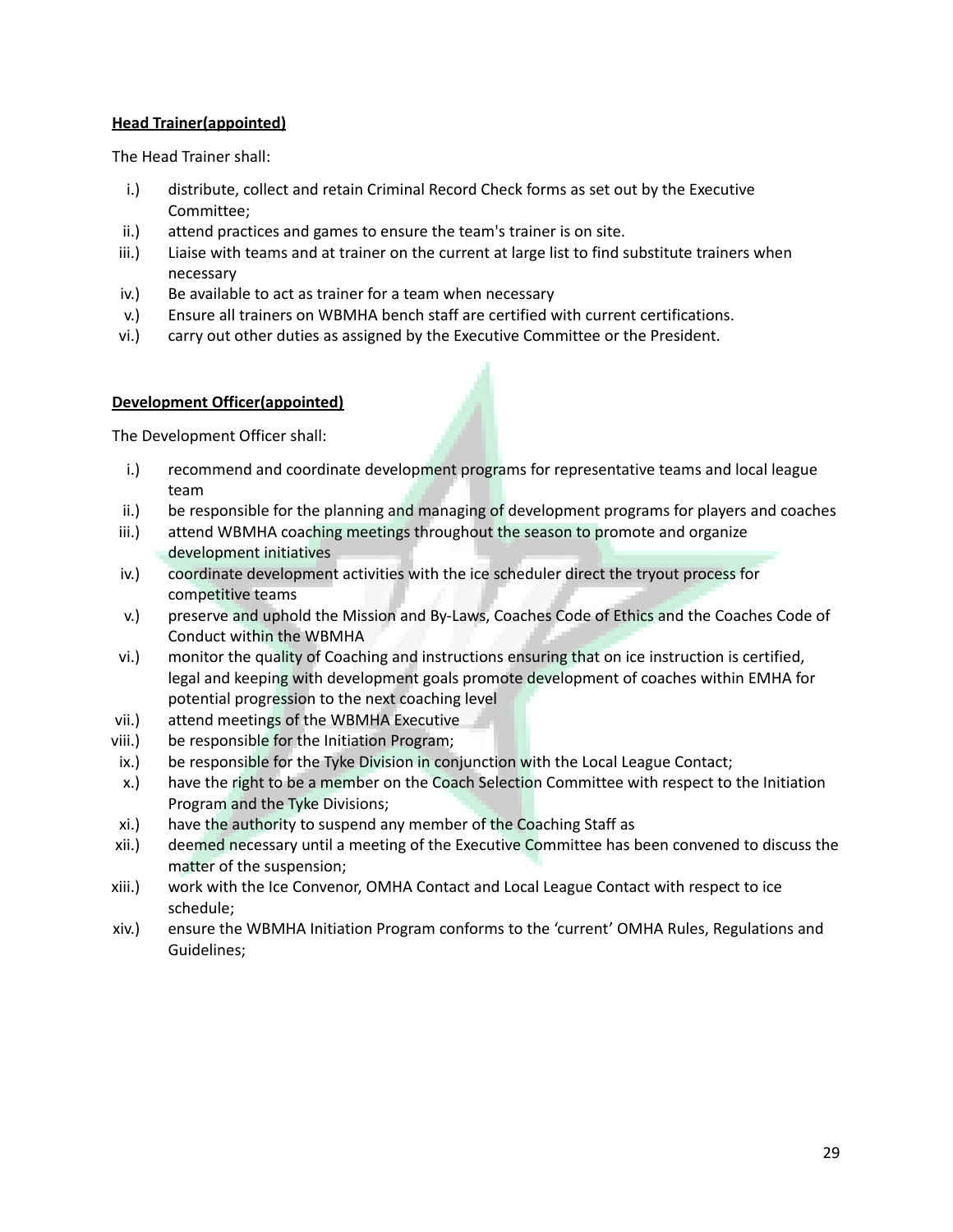## **Referee Scheduler(appointed)**

The Referee Scheduler:

- i.) be responsible for the preparation and distribution of a duty roster for the Referees and Minor Officials for all Local League games;
- ii.) be responsible to coordinate with district OMHA Referee-in-Chief for assignment of Referees for OMHA Representative games;
- iii.) be the advisor to WBMHA on all matters pertaining to rules & regulations;
- iv.) recommend and organize Referee Clinics as required and by the Executive of WBMHA;
- v.) carry out other duties as assigned by the Executive Committee or the President.

#### **Parent Representative Liaison(elected)**

The Parent Representative Liaison shall:

- i.) meet with all team Parent Representatives/managers prior to the start of the season;
- ii.) keep track of all time box bond hours worked during the season; via the teams' managers
- iii.) arrange for staffing of the kitchen during all tournaments (Silver Stick and Local League);
- iv.) arrange for staffing of the time box during all Local League tournaments;
- v.) advise the Treasurer of the number of bond hours worked by each parent/legal guardian; and
- vi.) carry out other duties as assigned by the Executive, the Executive Committee or the President.

## **Registrar(elected)**

The Registrar shall:

- i.) shall be responsible for organizing player registration at the start of each season;
- ii.) be responsible to make available, all printed forms for each registration (registration forms, WBMHA Constitution, By-Laws, and Operating Procedures, newsletters, etc.) and coaching applications;
- iii.) coordinate all registrations;
- iv.) establish and maintain an Association membership list;
- v.) provide the WBMHA Membership with the WBMHA Privacy Policy;
- vi.) carry out other duties as assigned by the Executive Committee or the President.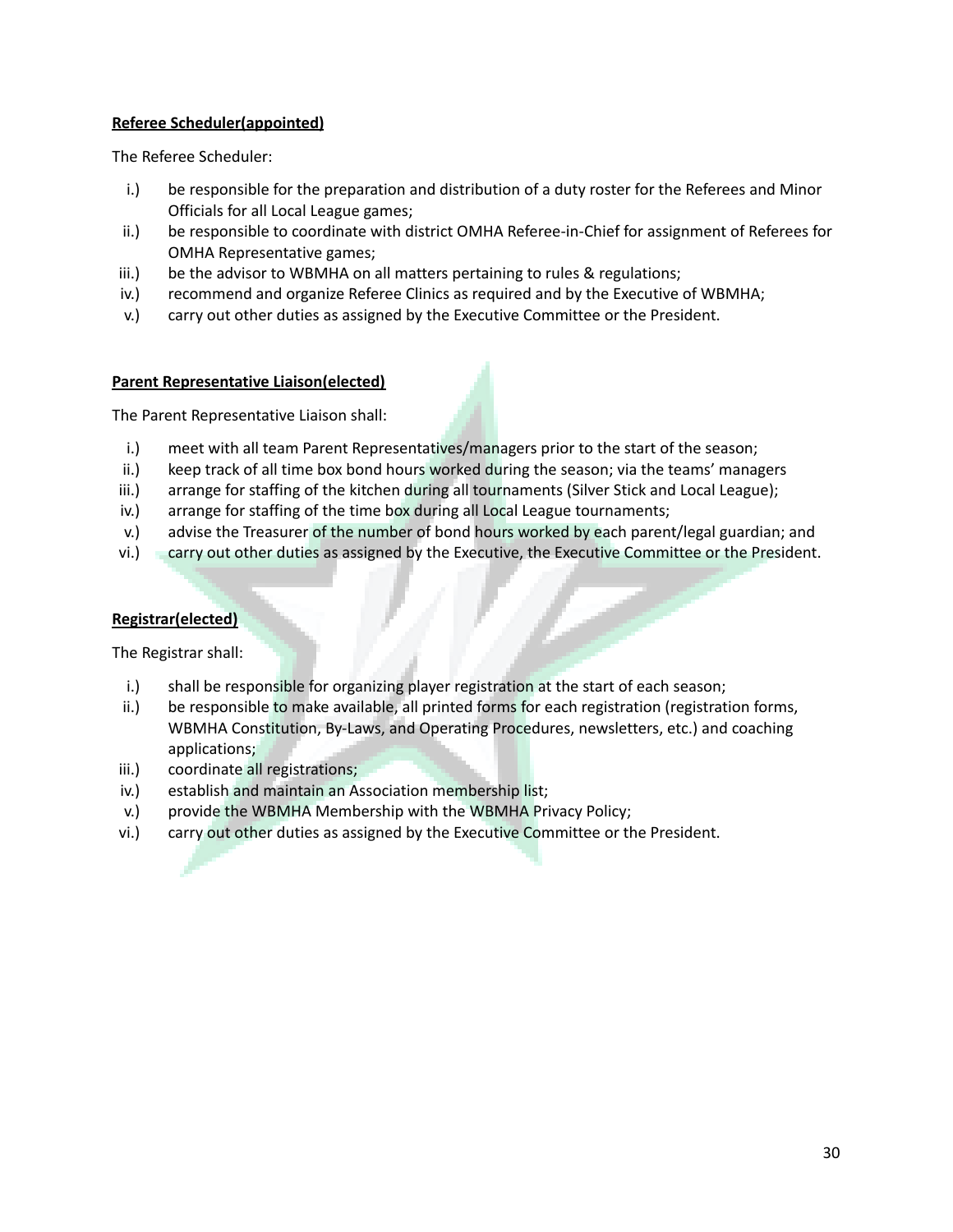# **ICE CONVENOR(appointed)**

- i.) The WBMHA Ice Convenor is responsible for the fair distribution, organization, and scheduling of all practices and games for the Association, including allotting ice time for WBMHA run tournaments. The position of Ice Convenor is a non-voting member of the Executive; and as such, will only be required to attend Executive meetings as the request of the President. This is a paid position - determined each year by current year Executive Members at the budget forecast meeting.
- ii.) Updating Ice Convenor Guidelines to be approved by the Executive at the June meeting each year, and posting to the website immediately after approval
- iii.) Review past season ice requirements to forecast next season's ice requirements
- iv.) Prepare a list of WBMHA ice requirements and present to the Executive Members for review
- v.) Act as liaison between Town of Wasaga Beach Facility Booking Coordinator to establish ice requirements for each season
- vi.) Work with the Town of Wasaga Beach Facility Booking Coordinator for scheduling and cancellation of all WBMHA ice rentals, and ensure the accuracy of ice rental invoices prior to payment by the WBMHA Treasurer
- vii.) Set Rep Try-out and Pre-Season Schedules (as approved by the Executive) by July 1st each year
- viii.) Attend GBMHL and GBTLL scheduling meetings
- ix.) Post all regular season games on WBMHA website (via OneDb), within 2 days of league scheduling meetings
- x.) The Ice Convenor will determine the length of home games for each division, based on OMHA recommended guidelines. This will be communicated to the coaches prior to the season starting, via the Association's Coach Liaison.
- xi.) Work with Tournament Director to establish WBMHA Tournament dates, for ice and arena auditorium bookings
- xii.) Work with the WBMHA Referee in Chief to ensure referees are scheduled for WBMHA home games, during regular season and play-offs
- xiii.) Work with WBMHA OMHA and Local League Directors to schedule exhibition games and tournaments for their respective divisions, in order to add these events to the organization's calendar; as well as, rescheduling of games due to weather or tournaments
- xiv.) Post all practice times to the WBMHA Organization Calendar
- xv.) During play-offs, the Ice Convenor will schedule play-offs as necessary and move ice times around at their discretion to make sure that the Associations' play-off priorities are met. Ice will be returned to the affected teams, if possible.
- xvi.) Coordinate WBMHA OMHA playdowns and contracts as required
- xvii.) Ice time can only be cancelled by the Ice Convenor
- xviii.) Other duties as required by the Executive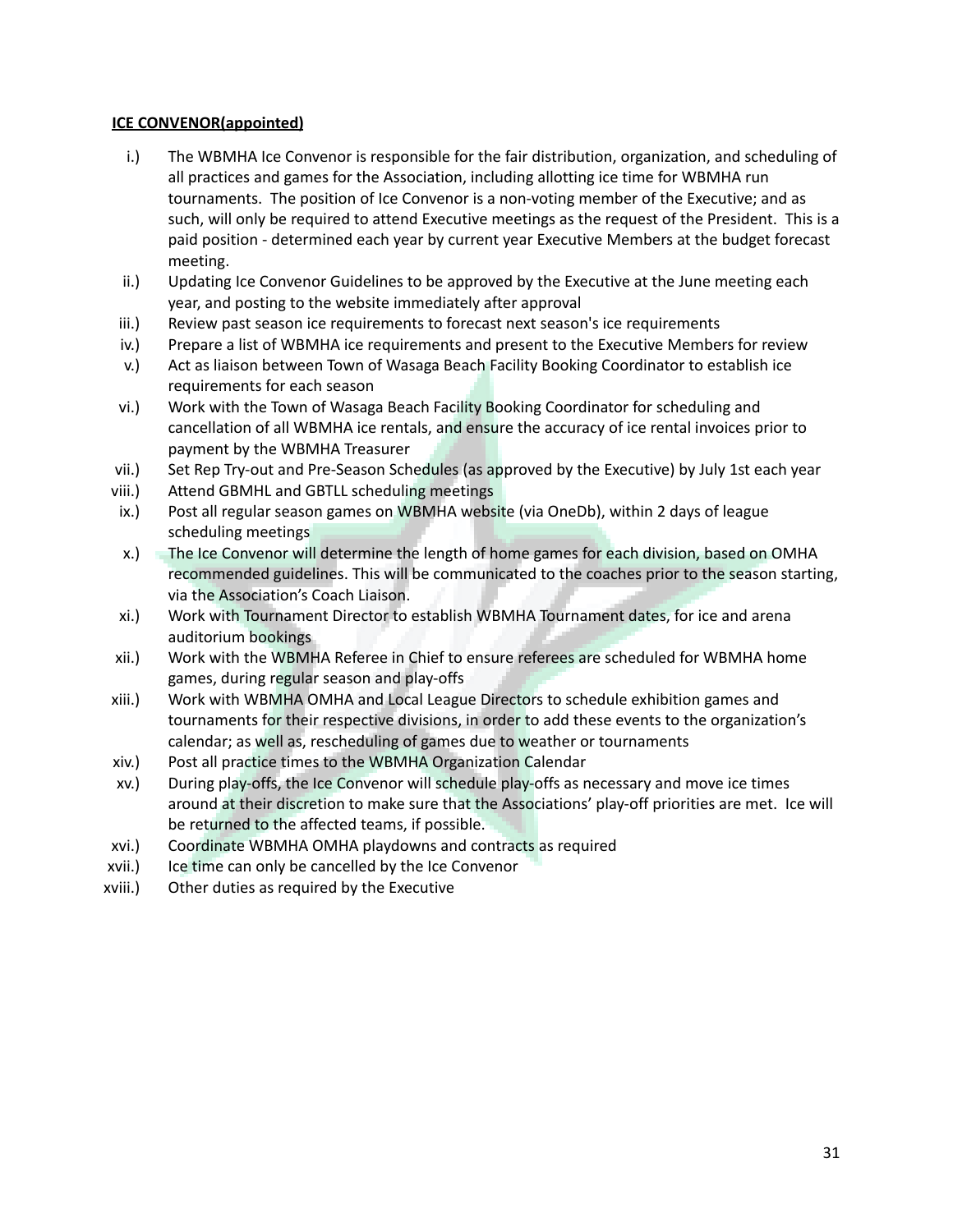# **Kitchen Manager(elected)**

The Kitchen Manager shall:

- i.) ensure that the kitchen is stocked;
- ii.) manage the activities of the Kitchen Committee;
- iii.) obtain liquor licenses when necessary;
- iv.) submit financials to the treasurer showing spending and income from the kitchen after every tournament or event.
- v.) conduct an inventory of kitchen supplies before and after each tournament and at the end of the season; and
- vi.) carry out other duties as assigned by the Executive, the Executive Committee or the President.

# **Public Relations Director(appointed)**

The Public Relations Director shall:

- i.) be responsible for coordinating all advertisements for WBMHA events and activities including the Parent Information Meeting and Annual General Meeting;
- ii.) be responsible for coordinating articles for publication;
- iii.) be liaison between all WBMHA sponsors;
- iv.) coordinate the annual WBMHA Team and Individual photos and distributes the
- v.) Sponsors' photo(s) to the Team Managers for presentation to their team sponsor;
- vi.) be responsible to obtain sponsors for all WBMHA teams and so submit copies to Secretary;
- vii.) ensure each sponsor of WBMHA teams receive a letter advising the sponsor fee for the upcoming season and so submit copies to the Secretary;
- viii.) be responsible for supplying a Team schedule and names of Coaches and Managers to sponsors prior to the first scheduled game;
- ix.) carry out other duties as assigned by the Executive Committee or the President

#### **Equipment Manager(elected)**

The Equipment Manager shall:

- i.) be responsible for all WBMHA equipment;
- ii.) be responsible for the buying and repairing of all equipment for WBMHA with the approval of the Executive Committee, in accordance with WBMHA Rules of Operation and specifically section 14.0;
- iii.) ensure that all equipment borrowed from WBMHA is signed out and properly recorded;
- iv.) ensure that equipment not returned and which has impact on the status of a "member in good standing", is brought to the attention of the Association Registrar and Executive Committee;
- v.) ensure surplus equipment is disposed of with the approval of the Executive Committee;
- vi.) be responsible for creating and maintaining a complete and detailed inventory list which will include the details of equipment allocation;
- vii.) Responsible to order apparel. The Executive Committee must first approve the apparel with a set budget;
- viii.) Responsible for the resale of the approved apparel. The Executive Committee must first approve the resale pricing.
- ix.) Carry out other duties as assigned by the Executive Committee or the President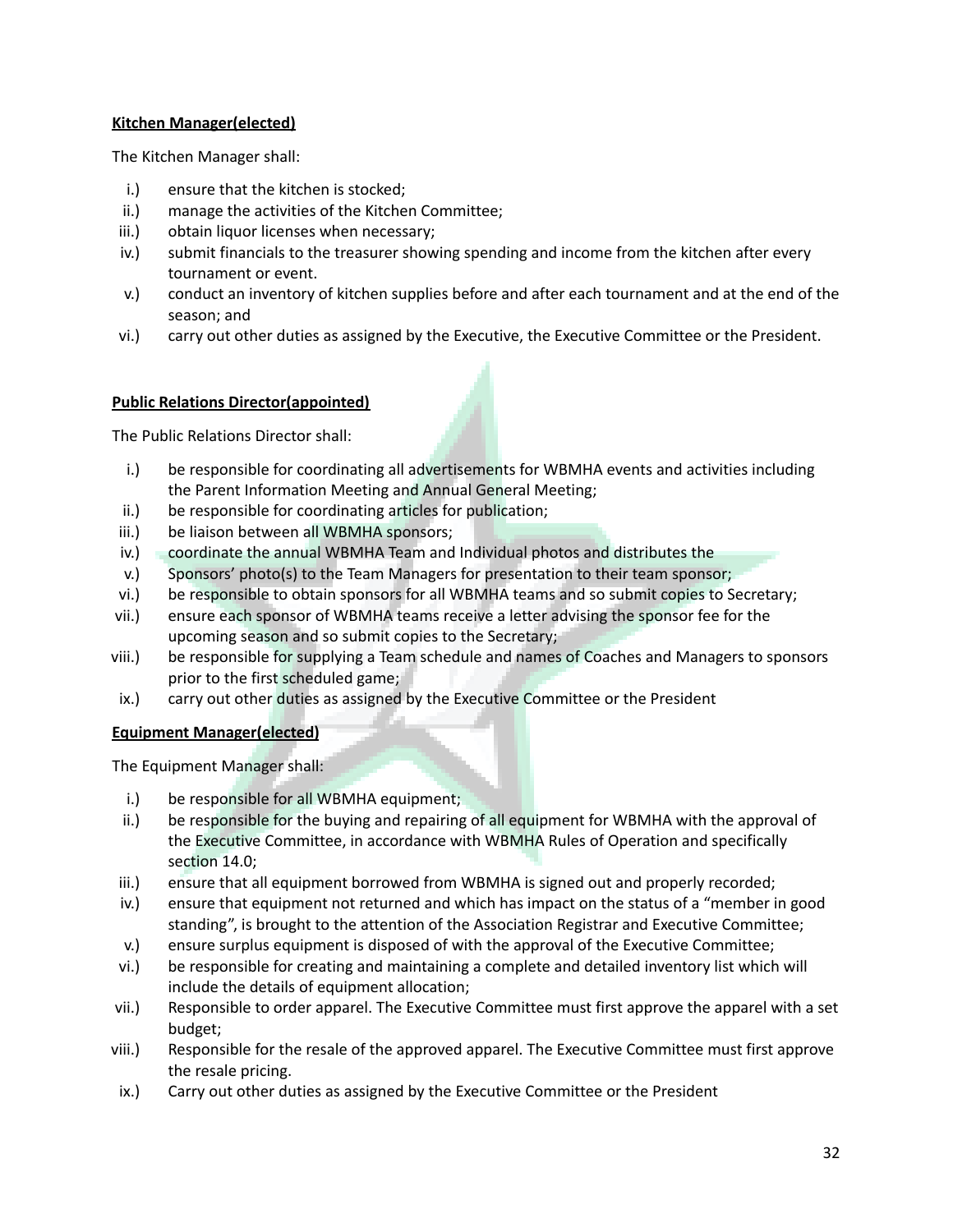# **Fundraising Director(elected)**

The Fundraising Director shall:

- i.) organize or coordinate all fundraising activities pertaining to WBMHA;
- ii.) obtain sponsorship for all WBMHA teams.
- iii.) ensure that all fundraising activities are within OMHA guidelines and do not conflict with team sponsors;
- iv.) update the Executive Committee of all fundraising activity for their approval;
- v.) give a financial report to the treasurer monthly on expenditures and income.
- vi.) Liaison between teams and sponsors
- vii.) carry out other duties as assigned by the Executive Committee or the President.

# **TOURNAMENT DIRECTOR(appointed)**

- i.) The WBMHA Tournament Director is responsible for coordinating all WBMHA Tournaments (Regional Silver Stick, Local League Tournaments, Jamborees, and IP Festivals). The position of Tournament Director is a non-voting member of the Executive; and as such, will only be required to attend Executive meetings at the request of the President.
- ii.) The Wasaga Beach Minor Hockey Tournament Director is responsible for managing and facilitating all aspects of Wasaga Beach Minor Hockey tournament event preparation, promotion, and delivery. The Tournament Director shall submit member nominations for the Tournament Committee to the Executive for approval.
- iii.) The Tournament Director, along with the Tournament Committee, will work closely with bodies (OMHA, International Silver Stick), multiple associations and team personnel, and the Executive to ensure a competitive and fun tournament experience.
- iv.) Recruit volunteers for Tournament Committee
- v.) Manage tournament and related event operations
- vi.) Foster positive relationships with various hockey associations, OMHA, and International Silver Stick (as required)
- vii.) Work together with the WBMHA Ice Convenor to set tournament dates and ice/auditorium requirements. Tournament dates should be set by June 1st of each year
- viii.) Ensure all WBMHA Tournaments are registered sanctions and approvals are completed according to OMHA and International Silver Stick requirements, within the required deadlines
- ix.) Establish budget and participation objectives and manage to achievement
- x.) Work together with the WBMHA Fundraising Director to establish sponsorships and partnerships with various stakeholders including hotel accommodation packages for teams
- xi.) Advertise and promote team participation to achieve tournament goals
- xii.) Be familiar with and follow the OMHA Tournament rules and regulations as well as all the OMHA rules and regulations
- xiii.) Set up the tournament format
- xiv.) Create, distribute, and manage email marketing campaigns and participant communications
- xv.) Work together with the WBMHA Webmaster, to ensure all tournament information pages are update accordingly
- xvi.) Collect tournament registrations and fees, including travel permits and official team rosters
- xvii.) Work together with the WBMHA Treasurer to ensure accuracy of registration fee collection (and timely deposit of such), payment of required OMHA sanction permits, Regional Silver Stick Fees and Financial Reports, and any payment obligations as required
- xviii.) Work together with the Referee in Chief to ensure coordination of on-ice officials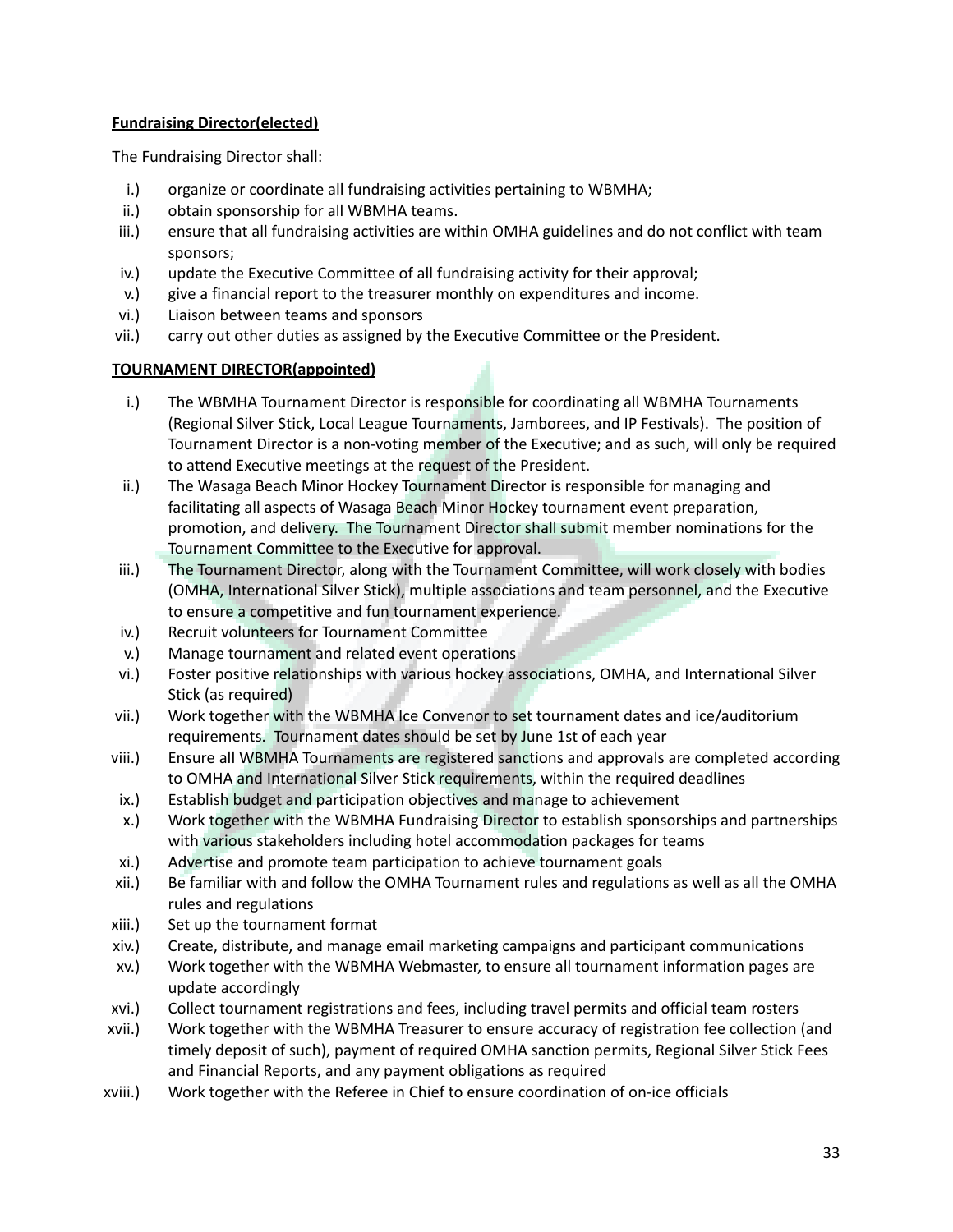- xix.) Work together with the Parent Rep Director to ensure all volunteer shifts for the tournaments are filled (kitchen staff, scorekeeper/clock)
- xx.) Submit copy of tournament schedule, list of all competing teams and tournament rules to the OMHA Regional Director 15 days prior to the commencement of the tournament
- xxi.) Staff Tournament Convenor desk to optimize participant engagement
- xxii.) During the tournaments, the Tournament Director will need to be on call to address any issues or questions
- xxiii.) Follow up with participants to drive continuous improvement of Tournament weekends and player experience
- xxiv.) Provide periodic tournament updates to WBMHA Executive as required, including a written financial statement at the end of all tournaments
- xxv.) Other job-related duties as needed to accomplish a successful tournament
- xxvi.) Carry out other duties as assigned by the Executive, the Executive Committee, or the President.

Duties specific to Silver Stick Regionals, the Tournament Director shall:

- xxvii.) Liaise with the International Silver Stick Committee and fulfil its requirements in accordance with its policies and regulations
- xxviii.) Comply with and follow all requirements of the Silver Stick Tournament Committee reporting to the Executive on all related matters
- xxix.) Obtain all necessary registration forms, pins, badges, etc., and attend the opening ceremonies and trophy presentations each year
- xxx.) Abide by all sanction requirements as set for by your local and National Governing Bodies. This includes ensuring all fees are paid and up to date
- xxxi.) Ensure all teams applying to your tournament receive in writing either confirmation that they are accepted or refused
- xxxii.) Ensure links to Schedules and Rules are posted online at least 3 weeks in advance
- xxxiii.) Post your sanction permit prominently at the Ice Convenors desk
- xxxiv.) All suspensions occurring in the tournament must be served during the tournament (as prescribed per governing body). Carry-over suspensions will apply as per the rules of the team's governing body. Tournament suspension list should be completed immediately following your tournament and submitted to the tournament's sanctioning governing body (OMHA)
- xxxv.) Submit a final report to the International Silver Stick® Executive Director including sanction fees for each team by the prescribed date (forms and deadline dates can be found in the Directors Playbook on the International Silver Stick portal)
- xxxvi.) Apply for to host Silver Stick Tournaments for the next season, within the required deadline (forms and deadline dates can be found in the Directors Playbook on the International Silver Stick portal)
- xxxvii.) Attend the Annual International Silver Stick Annual General Meeting on behalf of the Association or arrange for a delegate to attend in his/her place

# **Past President**

The Past President shall:

- i.) be available to assist any Officer requiring assistance in the completion of his or her functions;
- ii.) preside over meetings if the President and the Vice-President are absent; and
- iii.) carry out other duties as assigned by the Executive, the Executive Committee or the President.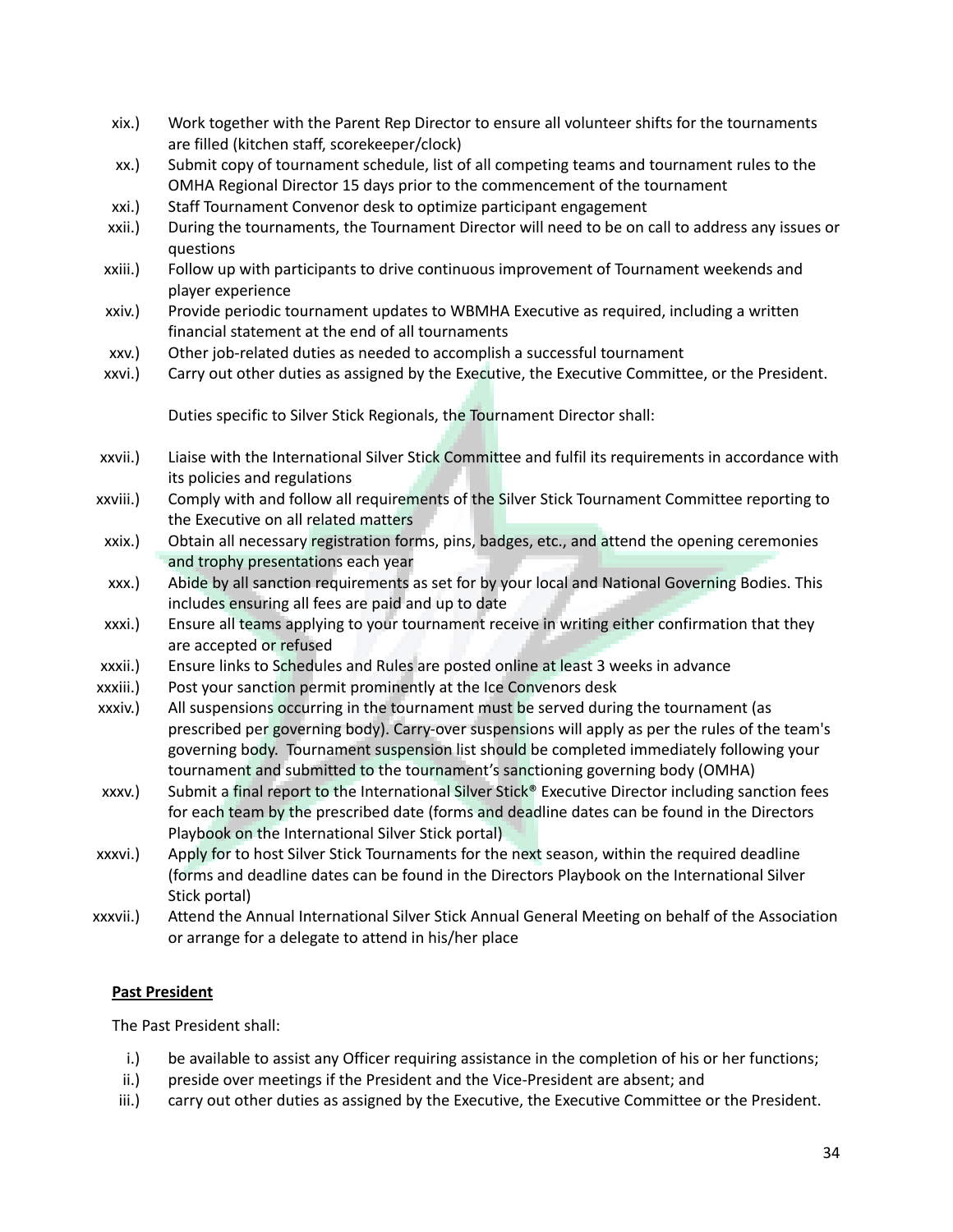#### **ARTICLE 12 - COMMITTEES OF THE EXECUTIVE**

#### 12.0 Standing Committees

The following committee shall be a Standing non-voting Committee of the Executive:

- i.) Executive Committee;
- ii.) Other Committees:

The Executive Committee shall, at their discretion, appoint the following non-voting Committees when necessary:

- i.) Discipline Committee;
- ii.) Silver Stick Tournament Committee;
- iii.) By-Law and Rules of Operation Committee;
- iv.) Coach Selection Committee
- 12.1 Nothing in this By-Law shall be construed to limit the ability of the Executive and Membership of the Association from abolishing or creating Standing Committees by By- Law or from establishing such ad hoc committees or subcommittees by the Executives Resolution as may be desired or required from time to time.

#### 12.2 Executive Committee:

The Executive Committee shall be chaired by the President, and shall consist of Elected Officers and Appointed Directors (non0voting) as listed in 8.1 (c) and (d) and shall be responsible for the day to day management of the affairs of the Association, including monitoring of all Committees to ensure all Policies of the Association are being complied with.

The Executive Committee shall:

- i.) take action in relation to any matter of any nature within the power
- ii.) and the authority of the Executive, which requires immediate attention;
- iii.) review recommendations and proposals prior to such recommendations or proposals being submitted to the Executive for Resolution;
- iv.) prepare an estimate of revenues and expenditures of the Executive Committee for the next fiscal year of the Association;
- v.) enforce policy of the Executive regarding management and administrative issues related to the Association;
- vi.) deal with any other matters assigned to it by the Membership or by the President.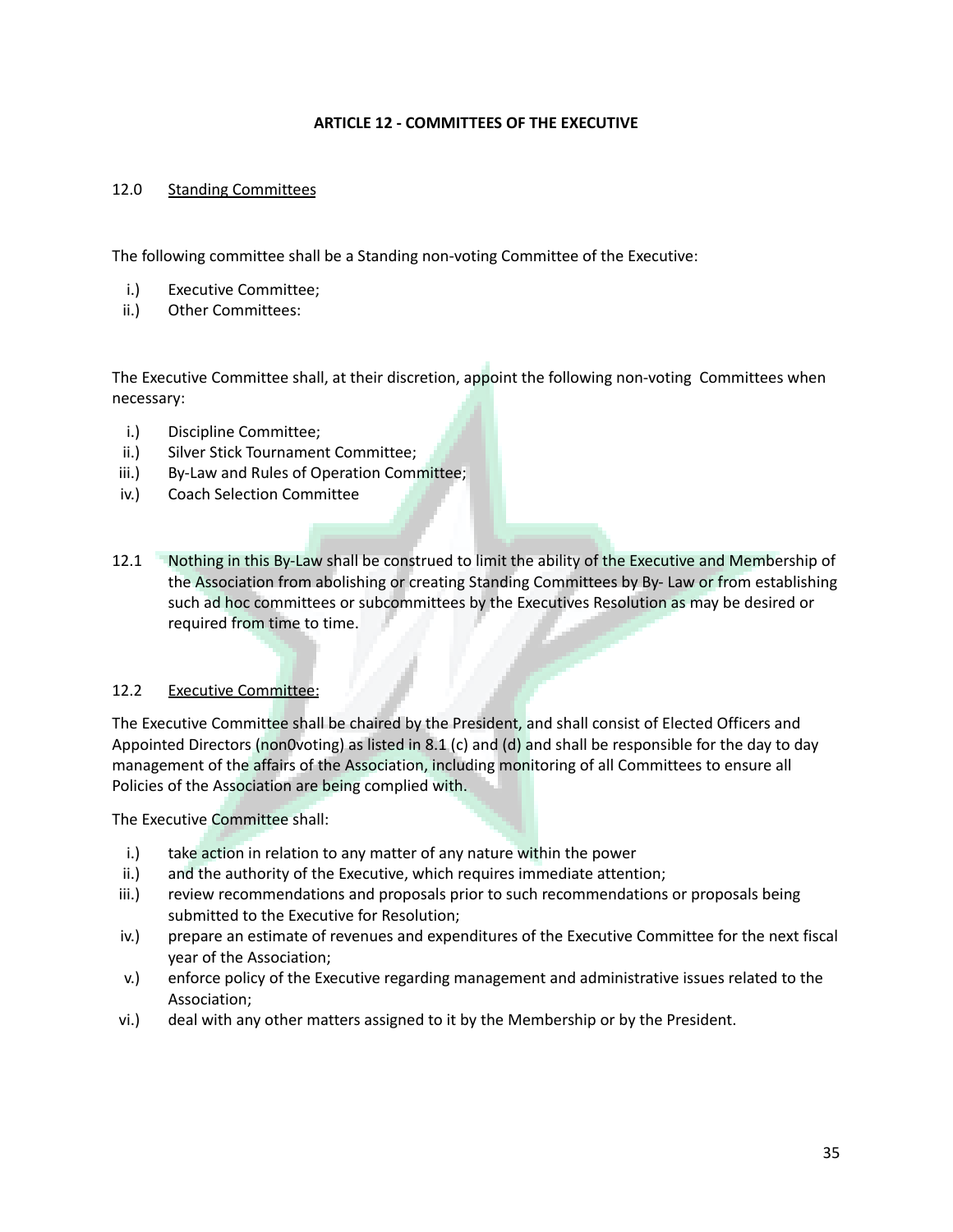# 12.3 Discipline Committee

Where the Executive Committee is advised or considers that a member has:

- i.) breached, failed, refused or neglected to comply with a provision of the By-Laws, Rules of Operation or any resolution or determination of Executive; or,
- ii.) acted in a manner prejudicial to the objects and the interests of the Association and/or Hockey; or,
- iii.) brought the Association or Hockey into disrepute;
- iv.) The Executive may commence disciplinary proceedings against that Member which may result in loss of privileges which come with membership including playing privileges, coaching privileges, voting privileges, and the opportunity to participate in WBMHA activities and events, both present and future.

All cases involving breaches of:

discipline by players and Members; and safety issues/requirements, must be brought before a Discipline Committee for review.

The Chairperson shall:

for Representative Teams, be convened and Chaired by the OMHA Contact and consist of four (4) Executive Members;

for Local League Teams, consist of the Local League Contact and four (4) Executive Members; if required, call any advisor to interpret rules and regulation and that person will not be a voting participant; provide a written summary of all incidents dealt with by the Committee; provide a written summary within ten (10) days of all incidents dealt with by the Committee and forward to the Privacy Officer.

(ci)All cases involving breaches must be reported, in writing by a Team Official, to the

WBMHA Executive Committee within twenty-four (24) hours of occurrence.

12.4 Tournament Committee

The Tournament Committee shall under the direction of the Tournament Director be responsible to organize and coordinate all Minor Hockey Tournaments sanctioned by WBMHA.

The Committee shall be responsible for the finances connected with these tournaments under the direction and control of the Treasurer.

# 12.5 By-Law and Rules of Operation Committee

The By-Law and Rules of Operation Committee shall be chaired by the President to review annually the By-Laws and Rules of Operations passed in the current year for presentation to the Members at the Annual General Meeting.

The Committee shall meet and have prepared a notice of motion ready for the AGM to be held in April.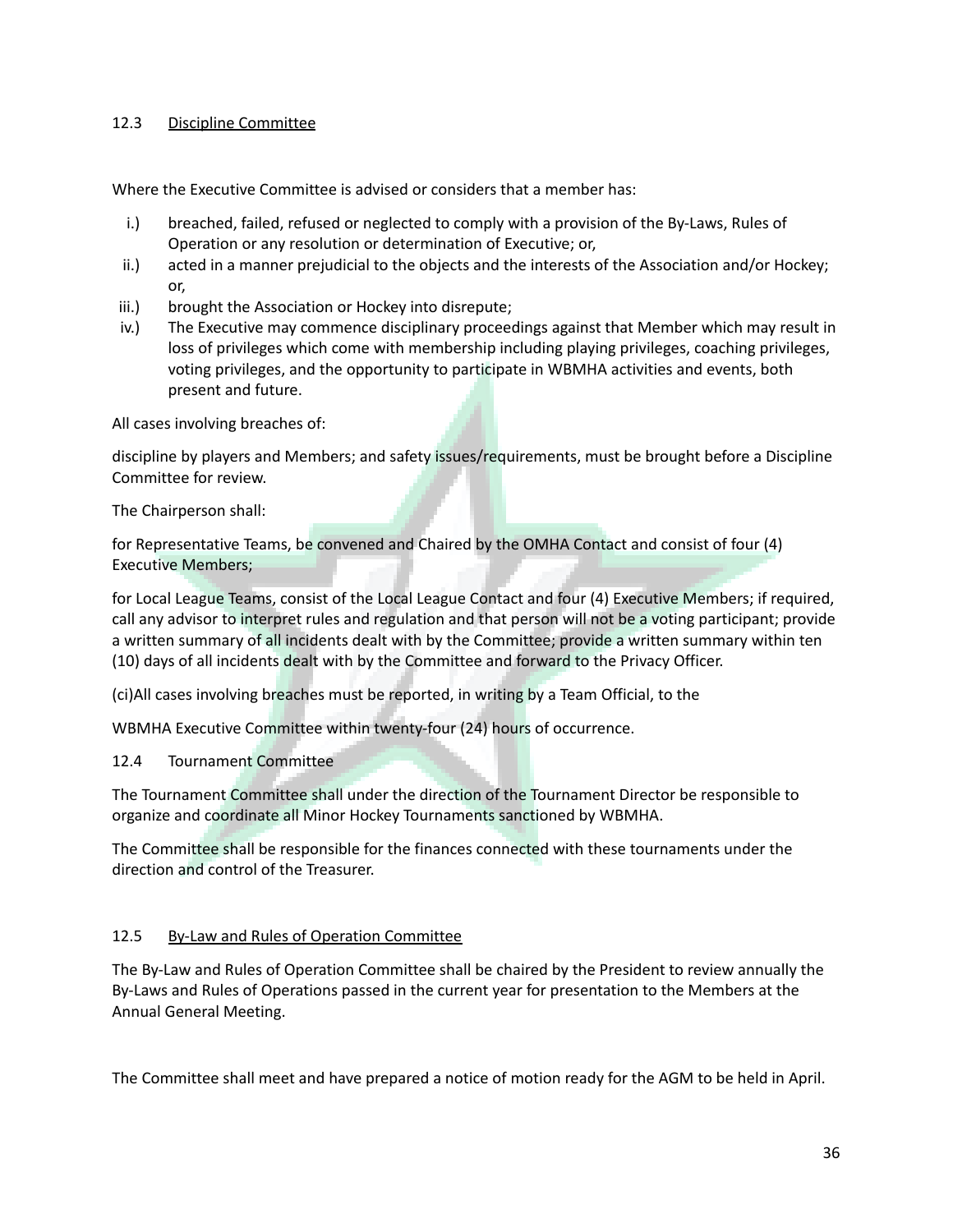# 12.6 Appeals Committee

The Appeals Committee shall be chaired by the OMHA Contact and shall consist of WBMHA President (or Vice President), Local League Contact (s) and two (2) WBMHA Executive Committee Members or current Coaches, as selected by the Appellant.

# 12.7 Coach Selection Committee

A Committee appointed by the Executive, with each member of the appointed Committee having an equal voice and vote, shall carry out the selection process. Any member of the Committee cannot vote on the particular team for which he/she has applied for, nor has a child eligible to participate. Coach Selection will be carried out in accordance with WBMHA Rules of Operation.

Any unsuccessful applicant for any coaching position may submit an appeal if they feel the selection process was flawed or unfair. The applicant may submit an appeal in accordance with WBMHA Rules of Operation.

# 12.8 Committee Procedure

- i.) All Committees shall comply with all bylaws, Rules of Operation, guidelines, Policies and procedures of the Association as determined by the Executive Committee or the Membership of the Association, from time to time, and also shall comply with all requirements of the OMHA, the OHF, the CHA, and, if applicable, any other hockey organizations with which Association teams are participating.
- ii.) Notice

Notice of all Meetings of Committees shall be communicated to all Members of the committee at least seven (7) days prior to the Meeting, except that such notice may be waived by consent of all Members of the Committee.

iii.) Quorum

A quorum for an Executive Meeting shall be fifty-one percent (51%) or more of voting Members. No business of the Executive shall be transacted in the absence of a quorum; A quorum for all other Committees shall be a majority of the Members of the Committee.

iv.) Voting Rights

Each Member of a committee present at a Meeting shall be entitled to one vote; In the case of an equality of votes, the Chair shall cast a vote.

v.) Minutes Committees shall maintain and keep minutes of their Meetings and shall report to the Executive at regular intervals and at any other time upon request by the Executive.

#### Sub-Committees and Ad Hoc Committees

The Committee procedure also shall govern the procedure of all sub-committees and ad hoc committees of the Association.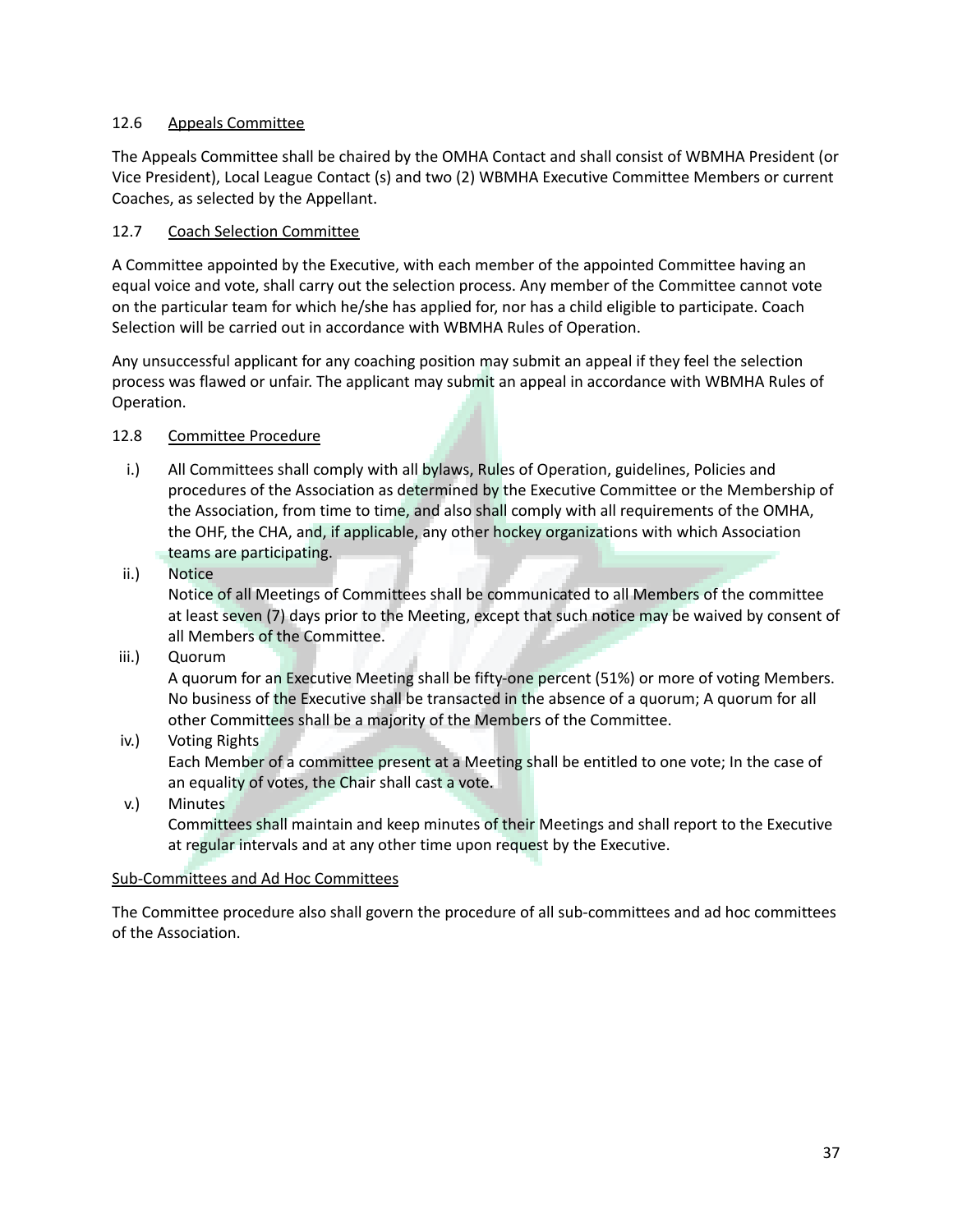# **ARTICLE 13 - EXECUTION OF DOCUMENTS**

## 13.0 Execution of Documents

The Executive Committee Members may from time to time appoint any Executive Member or any person or persons on behalf of the Association, either to sign documents generally or to sign specific documents. The corporate seal of the Association, when required, shall be affixed to documents executed in accordance with the foregoing.

# 13.1 Books and Records

The Executive Committee shall ensure that all necessary books and records of the Association required by the By-Laws of the Association or by any applicable statute are regularly and properly maintained and any contracts or agreements are filed for safekeeping.

# **ARTICLE 14 - FINANCIAL YEAR**

14.0 The financial year of the Association shall terminate on the 1st day of May in each year.

#### **Article 15 – OPERATING YEAR**

15.0. The operating year is the period of time which represents the Association's natural operating cycle. The operating year for WBMHA is April 30th- May 1stl of each calendar year

# **ARTICLE 16 - BANKING ARRANGEMENTS**

16.0 Banking Resolution

- i.) The Executive Committee shall designate, by resolution, the Executive Member and other persons authorized to transact the banking business of the Association, or any part thereof, with the bank, trust company, or other corporation carrying on a banking business that the Executive has designated as the banker of the Association, to have the authority to set out in the resolution, including, unless otherwise restricted, the power to:
- ii.) operate the accounts of the Association with a bank or a trust company;
- iii.) make, sign, draw, accept, endorse, negotiate, lodge, deposit or transfer any of the cheques, promissory notes, drafts, acceptances, bills of exchange and orders for the payment of money;
- iv.) issue receipts for and orders relating to any property of the Association;
- v.) authorize any officer of the bank or trust company to do any act or thing on behalf of the Association to facilitate the business of the Association.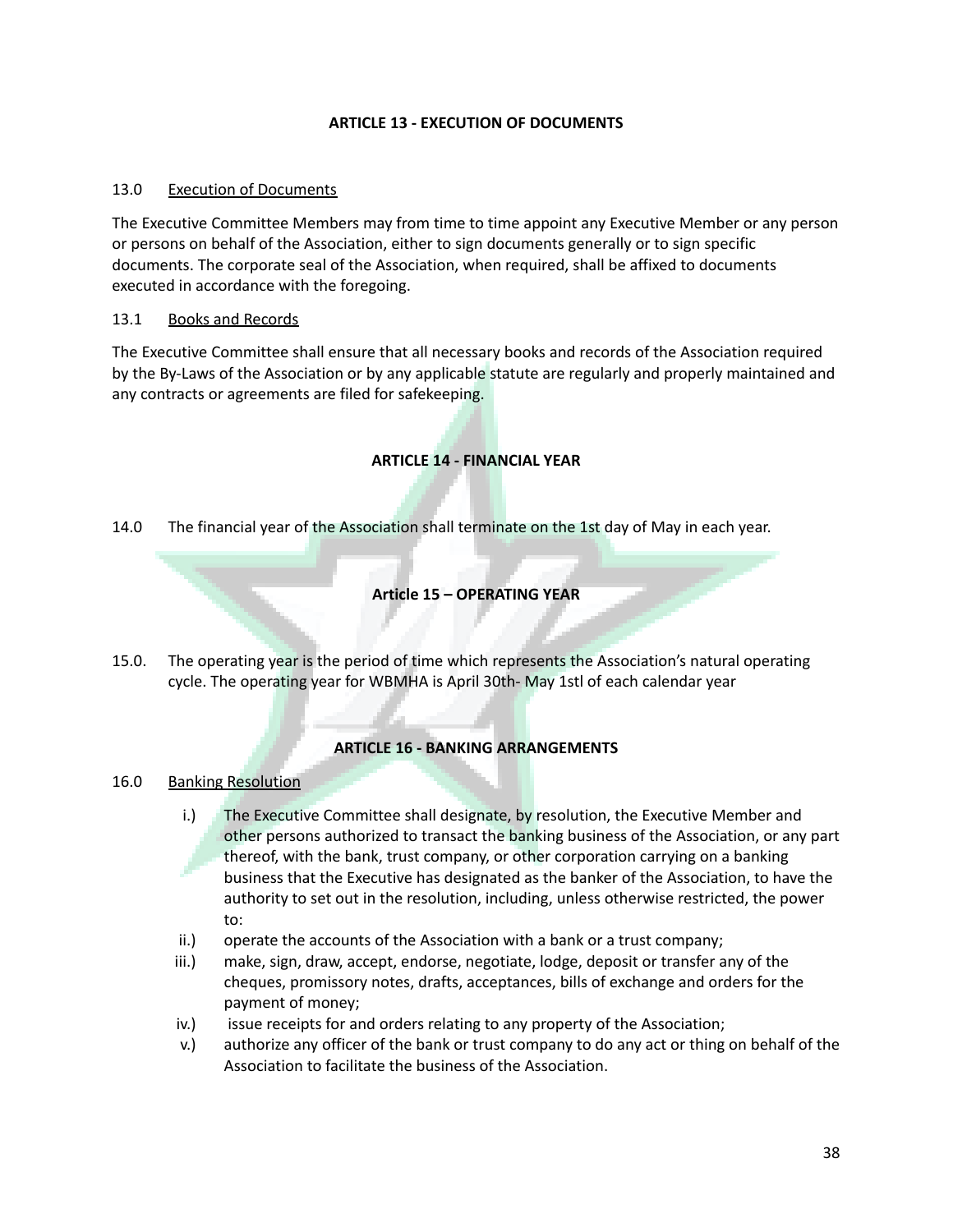#### 16.1 Deposit of Securities

The securities of the Association shall be deposited for safekeeping with one or more banks, trust companies or other place or places of safekeeping to be selected by the Executive Committee. Any and all securities so deposited may be withdrawn, from time to time, only upon the written order of the Association signed by such Officer or Officers, agent or agents of the Association, and in such manner as shall be determined from time to time by resolution of the Executive Committee, and such authority may be general or confined to specific instances. The institutions which may be so selected as custodians of the Executive Committee shall be fully protected in acting in accordance with the directions of the Executive Committee and shall in no event be liable for the due application of the securities so withdrawn from deposit or the proceeds thereof.

#### 16.2 Bonding

All authorized signing Officers and Executive Directors shall be bonded in an appropriate amount at the expense of the Association.

**ARTICLE 17 - BORROWING BY THE ASSOCIATION**

#### 17.0 Borrowing Power

Subject to the limitations set out in the Letters Patent, Supplementary Letters Patent, By- laws or Policies of the Association, the Executive Committee may, with a favourable two- thirds (2/3) majority vote of the Association Membership:

- i.) borrow money on the credit of the Association;
- ii.) issue, sell or pledge securities of the Association; or
- iii.) charge, mortgage, hypothecation or pledge all or any of the real or personal property of the Association, including book debts, rights, powers, franchises and undertakings, to secure any securities or any money borrowed, or other debt, or any other obligation or liability of the Association.
- 17.1 The two-thirds (2/3) majority vote of Association Membership stipulated at 16.1 above shall be obtained at a General Meetings of the Membership as provided for at Article 7.2 and 7.3.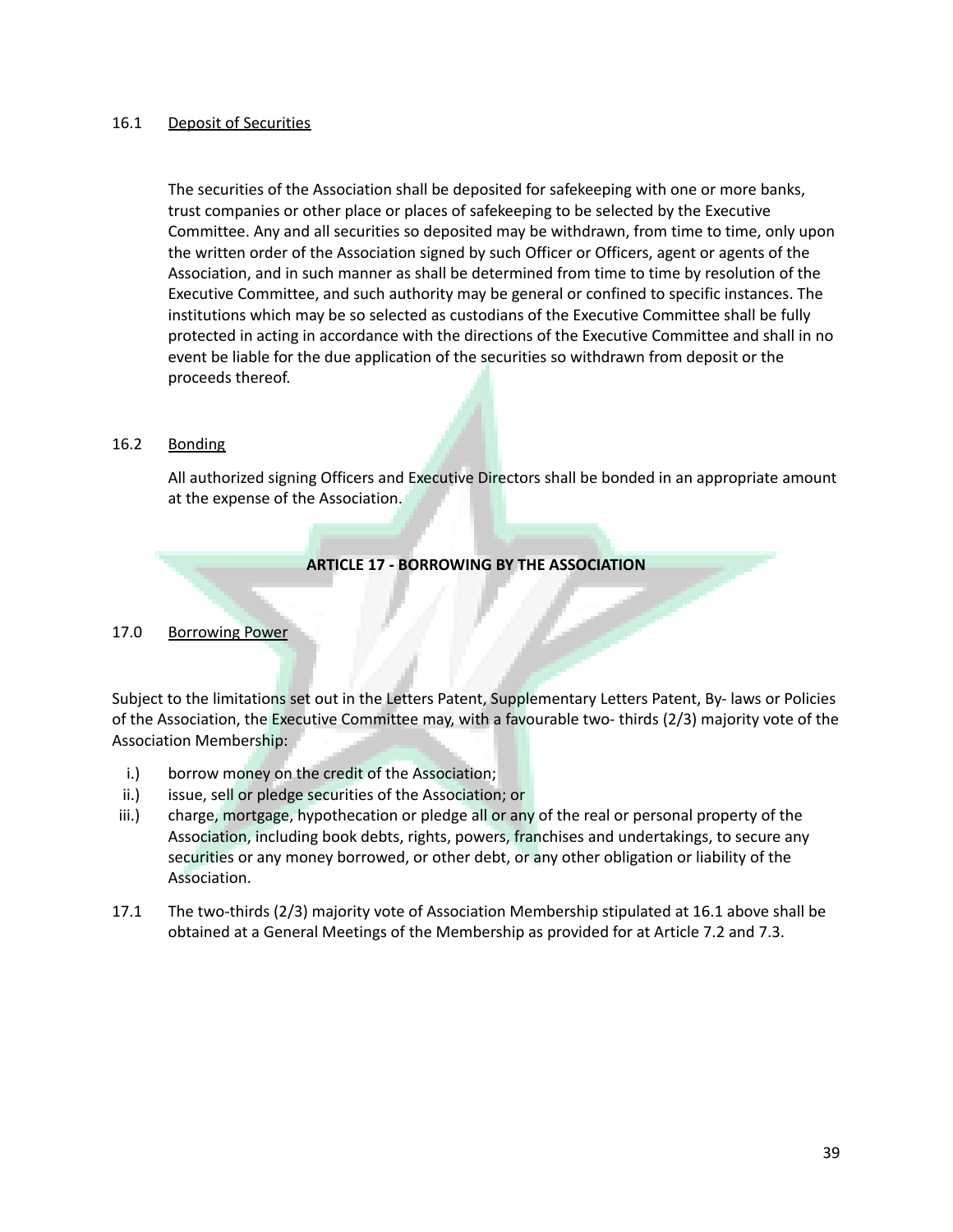#### **ARTICLE 18 - NOTICE**

#### 18.0 Computation of Time

In computing the date when notice must be given under any provision of this By-law requiring a specified number of days' notice of any Meeting or other event, the date of giving the notice is included, unless otherwise provided.

#### 18.1 Omissions and Errors

The accidental omission to give notice of any Meeting of the Executive Committee or Members or the non-receipt of any notice by any Director or Member or by the auditor of the Association or any error in any notice not affecting its substance does not invalidate any resolution passed or any proceedings taken at the Meeting. Any Director, Member or the Auditor of the Association may at any time waive notice of any Meeting and may ratify and approve any or all proceedings taken thereat.

# 18.2 Method of Giving Notice

Whenever under the provisions of this By-law of the Association, notice is required to be given, such notice may be given either personally or by telephone or by depositing same in a post office or a public letter box, in a postage paid sealed envelope addressed to the Director, Officer or Member at his or her address as the same appears in the records of the Association. Any notice or other documents so sent by mail shall be deemed to be sent at the time when the same was deposited in a post office or public letterbox as aforesaid. For the purposes of sending any notice, the address of any Member, Director or Officer shall be his or her last address in the records of the Association.

# **ARTICLE 19 – LOTTERY REGULATIONS**

19.0

- i.) Should the Wasaga Beach Minor Hockey Association (WBMHA) dissolve, funds contained in the lottery trust account shall be distributed according to the aims and objective of WBMHA only; as approved by the Licensing Authority (provincial or municipal authorities).
- ii.) Proceeds raised through any lottery event approved by the Province or the Town of Wasaga Beach Municipal Office shall not be used for the promotion of one team or one player. Lottery proceeds shall be disbursed to benefit all active members of the association, and shall be disbursed to the approval granted by the licensing authority only.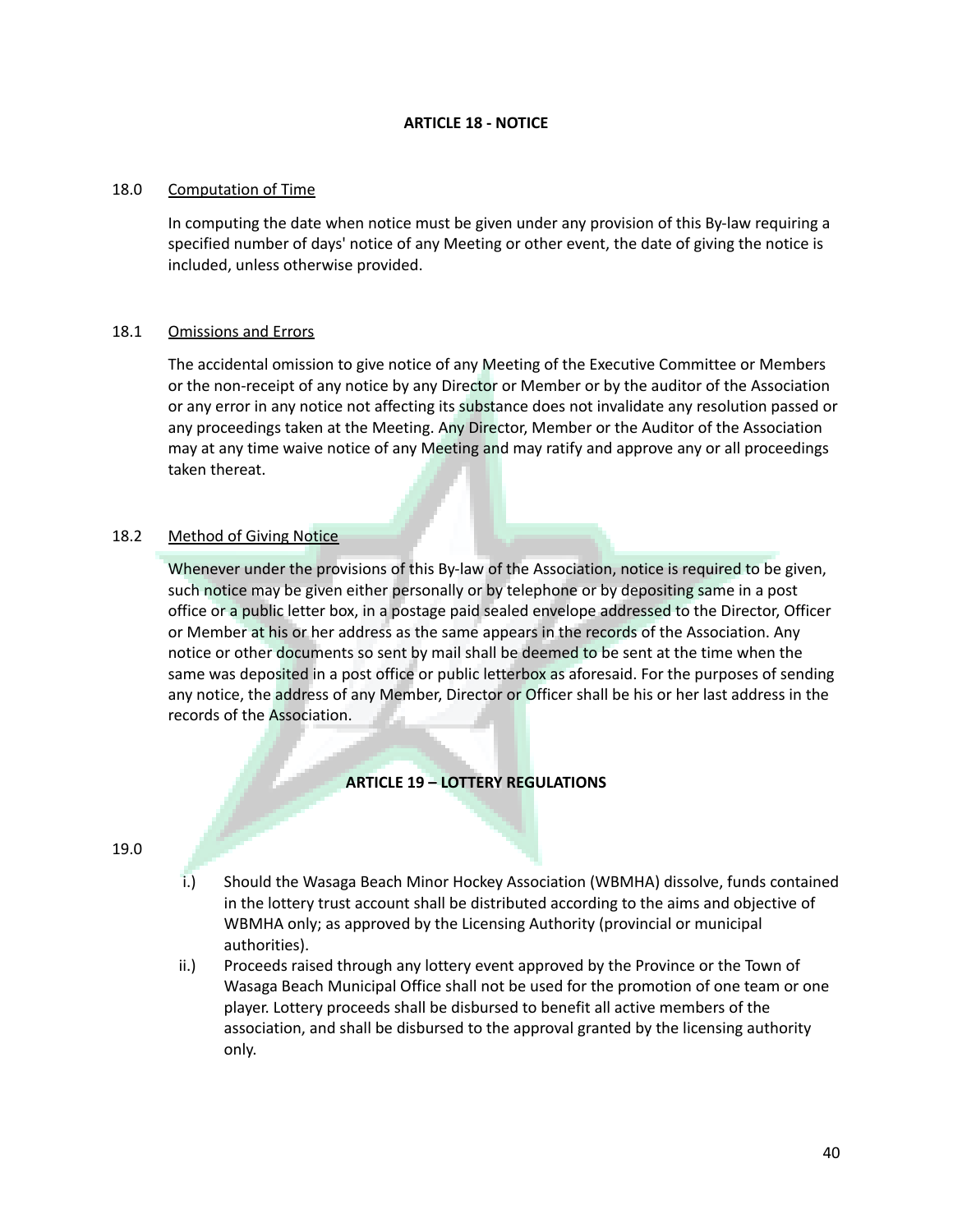#### **ARTICLE 20 - PASSING AND AMENDING BY-LAWS**

- 20.0 The Executive Committee may recommend amendments to the By-laws of the Association from time to time, to the Membership.
- 20.1 If the Executive Committee intends to discuss amendment of the By-laws of the Association at an Executive Meeting, written notice of such intention shall be sent by the Secretary to each Executive Committee Member not less than ten (10) days before such Meeting. Where such notice is not provided, any recommendation to amend the By-laws may nevertheless be moved at the Meeting and discussion and voting thereon adjourned to the next Meeting for which written notice of intention to pass or amend such By-laws shall be given.
- 20.2 A By-law or an amendment to a By-law recommended by the Executive Committee shall be presented for adoption at the next Annual General Meeting of the Members of the Association. The notice of such Annual General Meeting shall refer to, describe and explain the By-law or amendment(s) to the By-law to be presented at the Meeting of the Members.
	- i.) A motion to amend the By-laws recommended by the Executive Committee or proposed by a Member at a General Meeting of Members called for that purpose must be approved by a two-thirds (2/3) vote of the Members present at such General Meeting.
- ii.) The Members at the General Meeting of Members may confirm the proposed By- law or amended By-law as presented or amend or reject the proposed By-law or amended By- Law.
- iii.) Any Amendment to the By-laws by a member must be in writing, signed by a member in good standing and received by the Secretary of the Association thirty (30) days prior to the Annual General Meeting.
- iv.) All members in good standing shall have access to any proposed amendments to the By- laws, seven (7) days prior to the Annual General Meeting at a place as stated in the original meeting notice.

#### **ARTICLE 21 - REPEAL OF PRIOR BY-LAWS**

#### Repeal

All prior By-laws of the Association, including the document entitled the "Constitution" of the Association are hereby repealed.

#### Proviso

The repeal of all prior By-laws of the Association shall not impair in any way the validity of any act or thing done pursuant to any such repealed by-law.